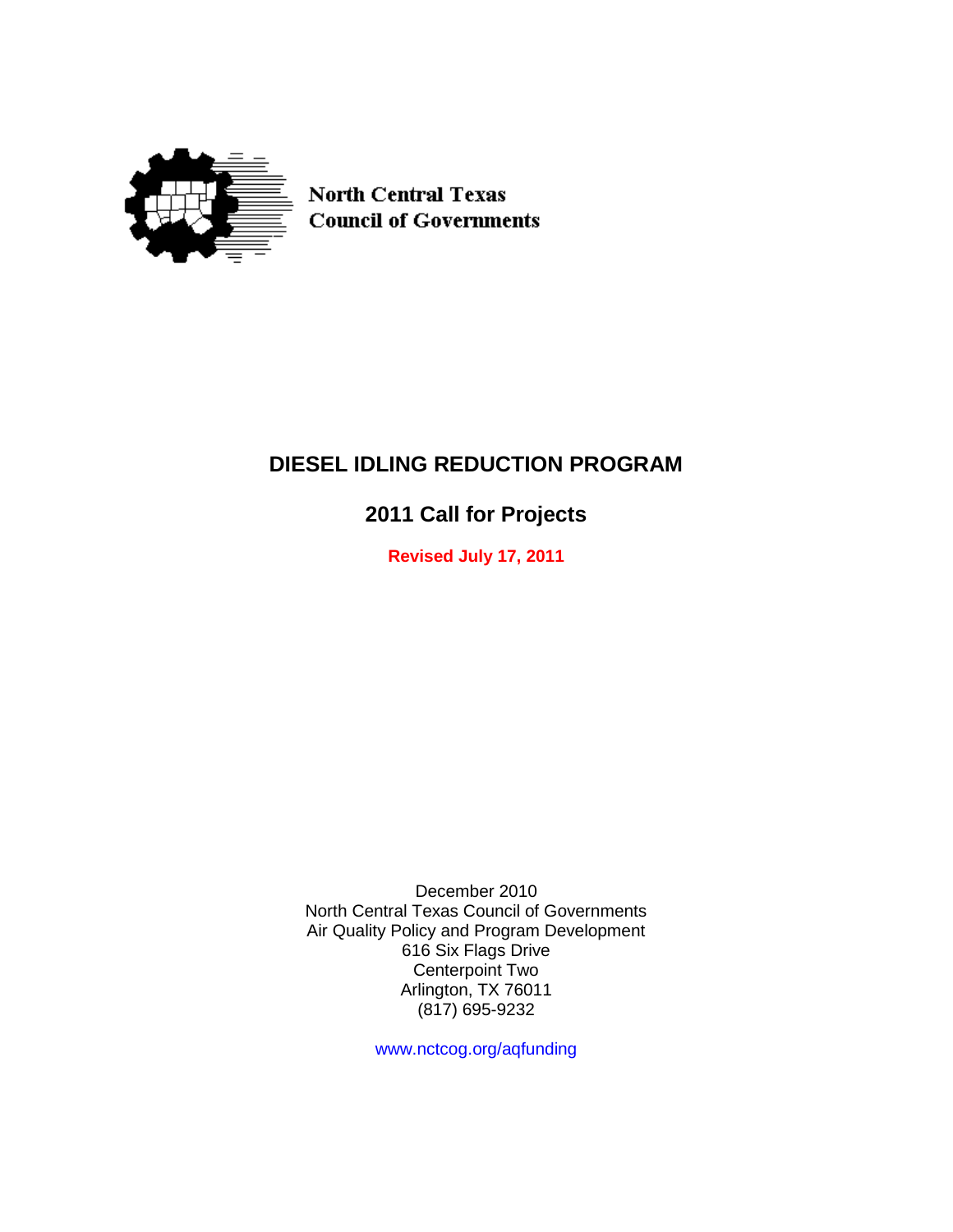# **CONTENTS**

| PURPOSE.          |  |
|-------------------|--|
|                   |  |
|                   |  |
|                   |  |
|                   |  |
|                   |  |
|                   |  |
|                   |  |
|                   |  |
|                   |  |
|                   |  |
|                   |  |
|                   |  |
|                   |  |
| <b>APPENDIX 1</b> |  |
|                   |  |
|                   |  |
|                   |  |
|                   |  |
|                   |  |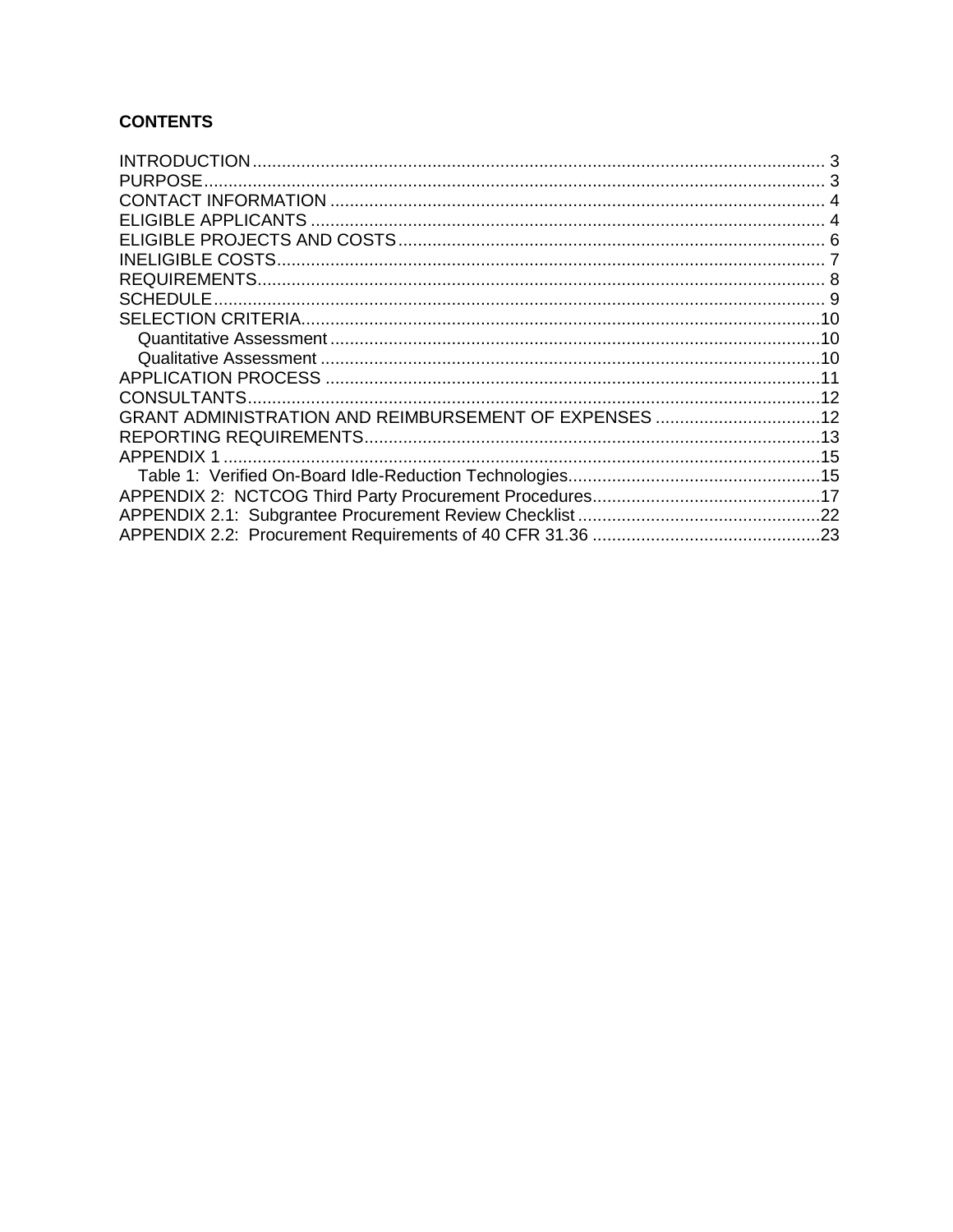# <span id="page-2-0"></span>**INTRODUCTION**

The Diesel Idling Reduction Program was established to provide financial assistance for the purchase and installation of technologies which reduce emissions due to the extended idling of heavy-duty diesel engines in the Dallas-Fort Worth (DFW) ozone nonattainment area. Grants may be awarded for on-board idle-reduction devices. Funds for this Call for Projects (CFP) are made available through grants awarded by the U.S. Environmental Protection Agency (EPA) National Clean Diesel Funding Assistance Program. The CFP is being administered by the North Central Texas Council of Governments (NCTCOG) and is consistent with requirements set forth by the Environmental Protection Agency and CMAQ program.

This document contains criteria for grants awarded through the Diesel Idling Reduction Program 2011 CFP.

# <span id="page-2-1"></span>**PURPOSE**

 $\overline{a}$ 

The objectives of this CFP are to increase the use, availability, and awareness of technologies which eliminate the need for heavy-duty diesel engines to idle; improve air quality and address climate change by reducing emissions; and reduce petroleum consumption in the counties designated as nonattainment for the pollutant ozone in the North Central Texas region. The initial cost of idle-reduction technologies can be prohibitive to fleets and/or individual owneroperators. The Diesel Idling Reduction Program CFP is intended to provide financial assistance is to ease the capital burden required to implement projects which demonstrate emissions reductions through the use of idle-reduction technologies.

Currently, nine counties in the North Central Texas region, including Collin, Dallas, Denton, Ellis, Johnson, Kaufman, Parker, Rockwall, and Tarrant County, are classified as a moderate nonattainment area under the National Ambient Air Quality Standard for ozone. This means that ground-level ozone concentrations in these counties exceed the federal health-based limit as set forth by EPA. Ozone is formed when nitrogen oxides  $(NO_x)$  and volatile organic compounds (VOC) react in the presence of sunlight and heat. The nine-county nonattainment area is currently facing reclassification to "serious" nonattainment status as the region was unable to demonstrate compliance with the ozone standard by a June 2010 deadline. Furthermore, EPA is considering lowering the ozone standard to a stricter level that will be more protective of human health. These circumstances demonstrate the continued need to invest in projects which reduce ozone-forming emissions in the DFW nonattainment area.

Numerous efforts are being implemented to reduce emissions that contribute to ozone formation. One strategy to address these emissions is to reduce or eliminate unnecessary idling of heavy-duty diesel engines. Heavy-duty diesel vehicles, including eighteen-wheelers, smaller delivery trucks, diesel transit buses, and diesel school buses, emit approximately 48.3 percent of all  $NO<sub>x</sub>$  emissions attributable to on-road vehicles in the DFW ozone nonattainment area. These engines are sometimes left idling for long periods of time due to driver and/or passenger comfort, cargo loading/unloading, or a perception that the diesel engine performance is improved if left on. EPA estimates that approximately 3.4 percent of total emissions from Class 8 heavy-duty trucks (18-wheelers) are due to "extended idling"<sup>1</sup>. Thus,

<sup>1</sup> U.S. Environmental Protection Agency, *Guidance for Quantifying and Using Long Duration Truck Idling Emission Reductions in State Implementation Plans and Transportation Conformity.* January 2004. [http://www.epa.gov/smartway/documents/420b04001.pdf.](http://www.epa.gov/smartway/documents/420b04001.pdf) 10/02/08.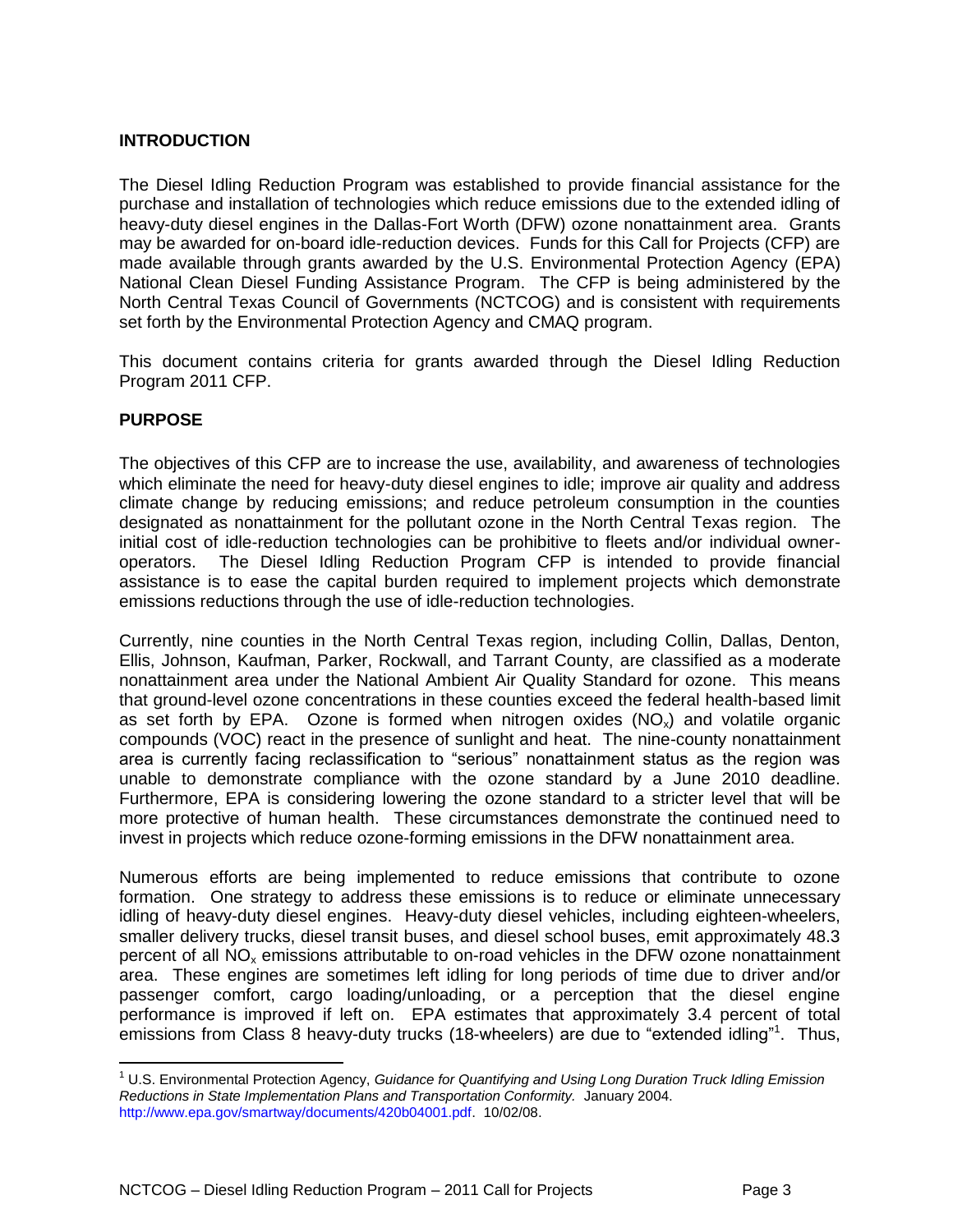this sector alone contributes approximately 2.34 tons of  $NO<sub>x</sub>$  per day simply from engine idling. This activity not only releases harmful emissions, but also can consume up to one gallon of fuel per hour for heavy-duty vehicles and cause unnecessary wear on the engine, resulting in higher maintenance costs.

EPA has verified many products to achieve emissions reductions by minimizing the need for idling of the primary engine; many can also provide necessary services such as cab heating or cooling and auxiliary power needs. Benefits of reduced engine idle time include not only lower emissions, but also reduced fuel and engine maintenance costs for the vehicle owner. The cost of unnecessary idling, as well as the return on investment for purchasing technological solutions, can be calculated with the EPA SmartWay<sup>SM</sup> Transport Program Savings Calculator, which is available online at [www.epa.gov/smartway/transport/calculators/index.htm.](file://NCTCOG.DST.TX.US/office$/programs$/Air_Quality_M&O/_Policy%20&%20Program%20Development/DieselIdlingReductionProgram/Fall%202010/www.epa.gov/smartway/transport/calculators/index.htm)

Projects implemented through this funding opportunity will support efforts to reduce ozone concentrations by achieving cost-effective reductions in  $NO<sub>x</sub>$  emissions, and will further enhance air quality by also achieving reductions in particulate matter  $(PM_{2.5})$ , carbon dioxide  $(CO<sub>2</sub>)$ , and toxic diesel exhaust. Reductions in petroleum consumption are an additional benefit of the program.

#### <span id="page-3-0"></span>**CONTACT INFORMATION**

Please submit any questions or comments to NCTCOG Project Staff:

Lori P. Clark, Senior Transportation Planner Carrie Reese, Program Manager (817) 695-9232, [lclark@nctcog.org](mailto:lclark@nctcog.org) (817) 608-2353, [creese@nctcog.org](mailto:creese@nctcog.org)

**Project Lead Project Manager**

Documents and CFP information, including application forms, are available at www.nctcog.org/dirp.

# <span id="page-3-1"></span>**ELIGIBLE APPLICANTS**

This funding opportunity is available to all public and private entities who wish to install, own, and/or operate idle reduction devices which reduce idling of eligible vehicles/equipment.

Businesses or other entities in which an NCTCOG or EPA employee, spouse, or family member has a direct or indirect interest, financial or otherwise, may be prohibited from receiving a grant, depending upon the nature of the interest. Any questions regarding the eligibility of an entity to apply for a grant should be referred to the NCTCOG staff early in the application process.

Eligible applicants include entities which will be the end-user of the idle-reduction technologies requested. Applicants should either own or lease the vehicle(s) on which idle-reduction technologies will be installed. Eligibility is open to owners or operators of both short-haulregional trucks and long-haul trucks. However, primary emphasis will be placed on projects that achieve significant reductions in emissions within the nine-county DFW ozone nonattainment area, outlined in Map 1. In order to be eligible, the project must achieve reductions with a cost per ton of  $NO_x$  reduced of  $$20,000$  \$100,000 or less. In general, this equates to the following: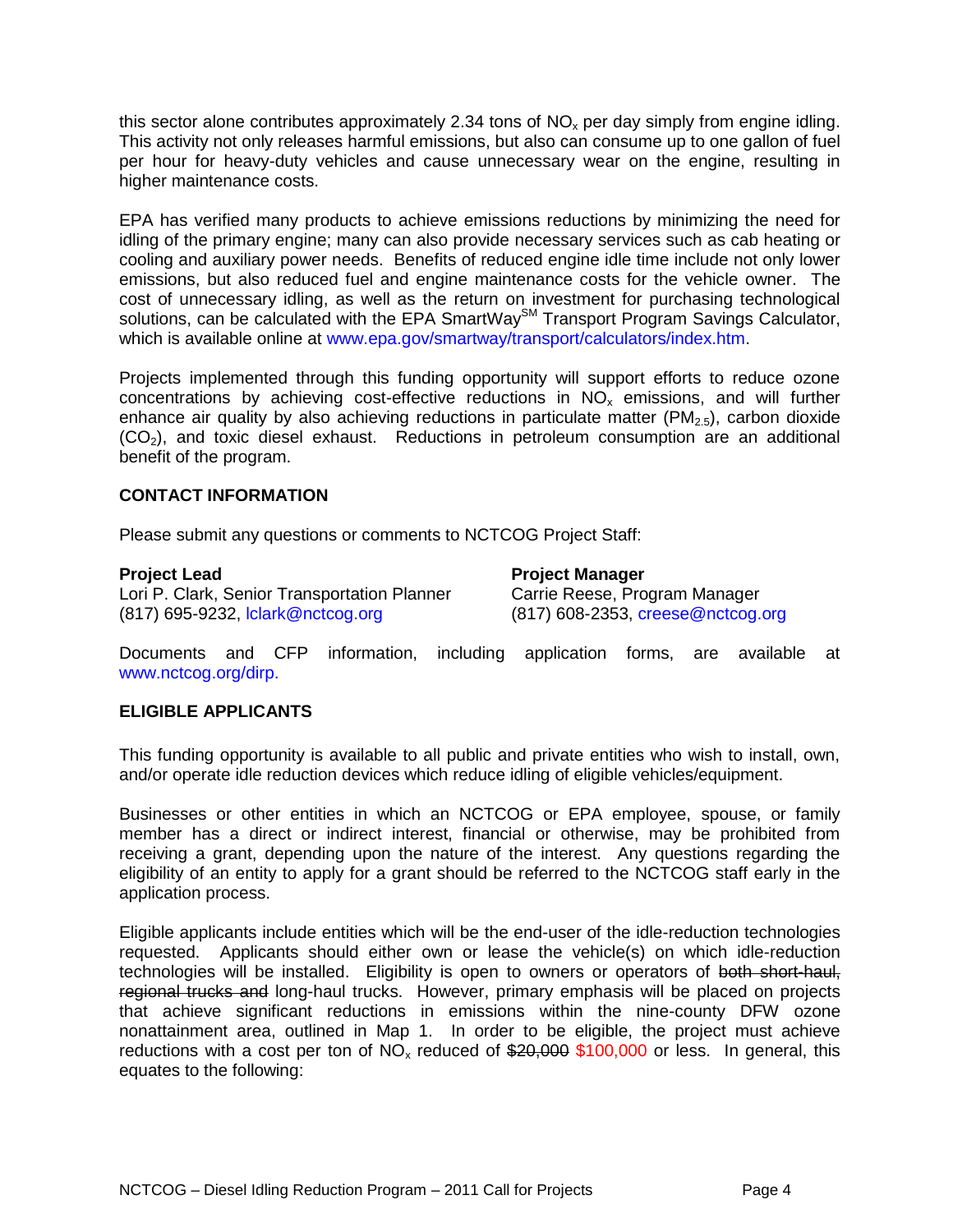- a reduction of approximately 600 120 hours idling per year (or approximately 2.5  $\bullet$ hours per day, 20 days per month) in the DFW ozone nonattainment area, assuming a three-year Activity Life and a zero-emissions idle-reduction technology, such as an all-electric APU, or
- a reduction of approximately 800 250 hours idling per year (or approximately 3.5 hours per day, 20 days per month) in the DFW ozone nonattainment area, assuming a three-year Activity Life and use of an auxiliary power unit powered by a 12-horsepower engine.

A calculator is available online at [www.nctcog.org/dirp](http://www.nctcog.org/dirp) to help evaluate cost per ton for specific projects based upon each applicant's specific activity levels.



**MAP 1: DFW OZONE NONATTAINMENT AREA**

Secondary emphasis for on-board technologies will be placed upon projects which achieve significant emission reductions within the EPA Blue Skyways Collaborative. The collaborative currently includes Arkansas, Iowa, Kansas, Louisiana, Minnesota, Missouri, Nebraska, New Mexico, Oklahoma, and Texas and the areas along the Mexican and Canadian borders. For the purposes of this grant, the corridor of focus will be the area along Interstate 35. This area is illustrated by Map 2.

In addition, public sector entities which wish to apply for funds to install on-board idle-reduction projects must have adopted the Clean Fleet Vehicle Policy prior to submitting an application. This policy sets guidelines regarding best practices in vehicle acquisition, maintenance, and operations to help minimize emissions from public-sector fleets; it also includes restrictions on vehicle idling and requirements for driver training. Adoption must occur prior to the closing of this call for projects and a signed copy of the policy must be submitted to NCTCOG. Entities that have adopted the policy must be in compliance with all policy requirements, including annual reporting, in order to be eligible for funding. For more information on the Clean Fleet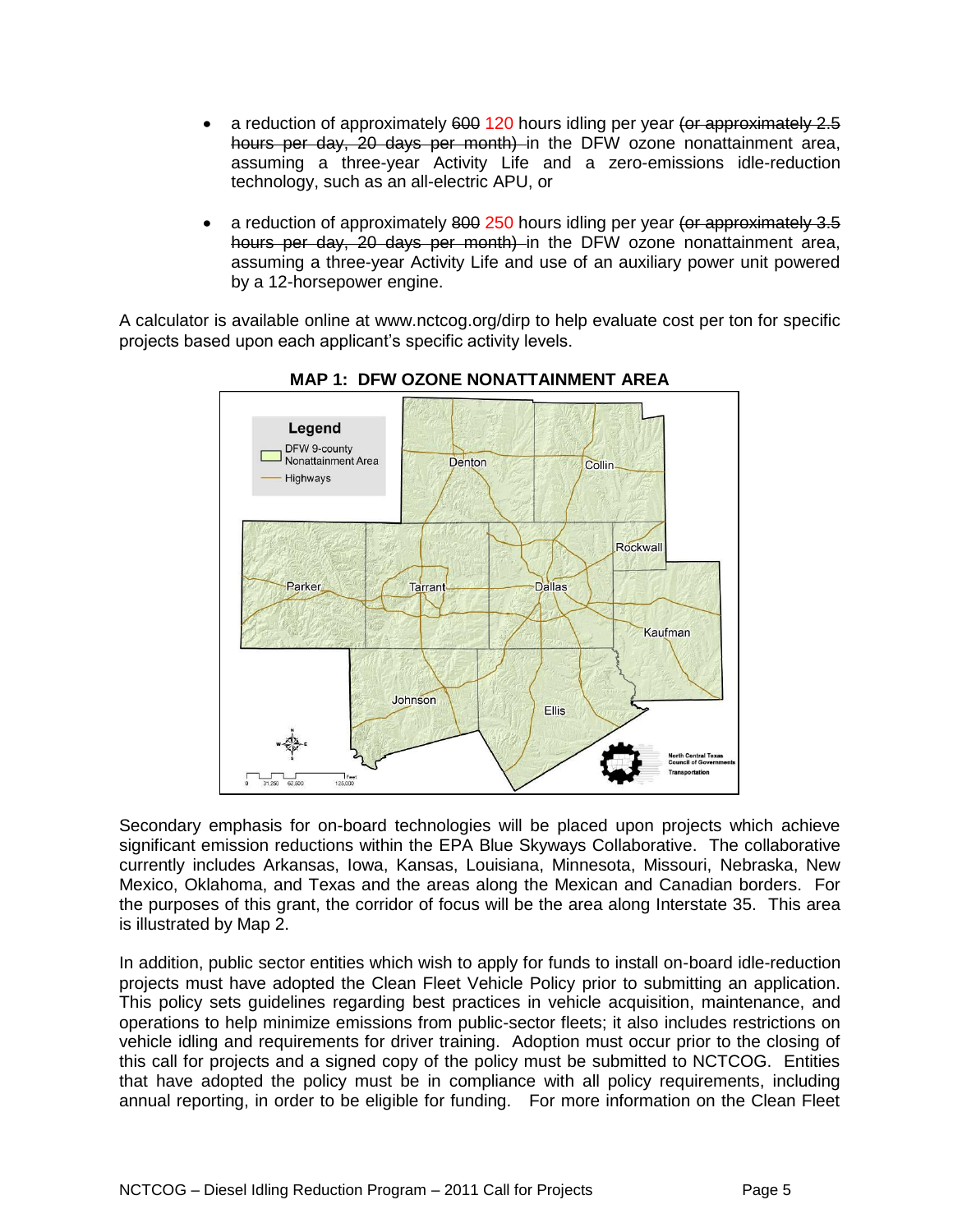Vehicle Policy, or to check your organization's status, please visit [www.nctcog.org/fleetpolicy.](http://www.nctcog.org/fleetpolicy) Private sector applicants are encouraged to consider a similar policy for their own fleets.



**MAP 2: EPA BLUE SKYWAYS COLLABORATIVE AREA**

# <span id="page-5-0"></span>**ELIGIBLE PROJECTS AND COSTS**

All eligible projects must reduce idling from on-road long-haul, Class 8 heavy-duty vehicles powered by a diesel engine.

An on-board idle-reduction project involves the installation of a verified idle-reduction device on an eligible on-road vehicle which reduces the need for operation of the primary engine during time that the vehicle must remain on, but is stationary and/or is not actively performing work. The purchase of a vehicle with integrated idle-reduction technologies may also be considered an eligible project. EPA has verified a variety of technologies that fall into this category, including auxiliary power units/generator sets, fuel-operated heaters, battery air conditioners, and thermal storage systems.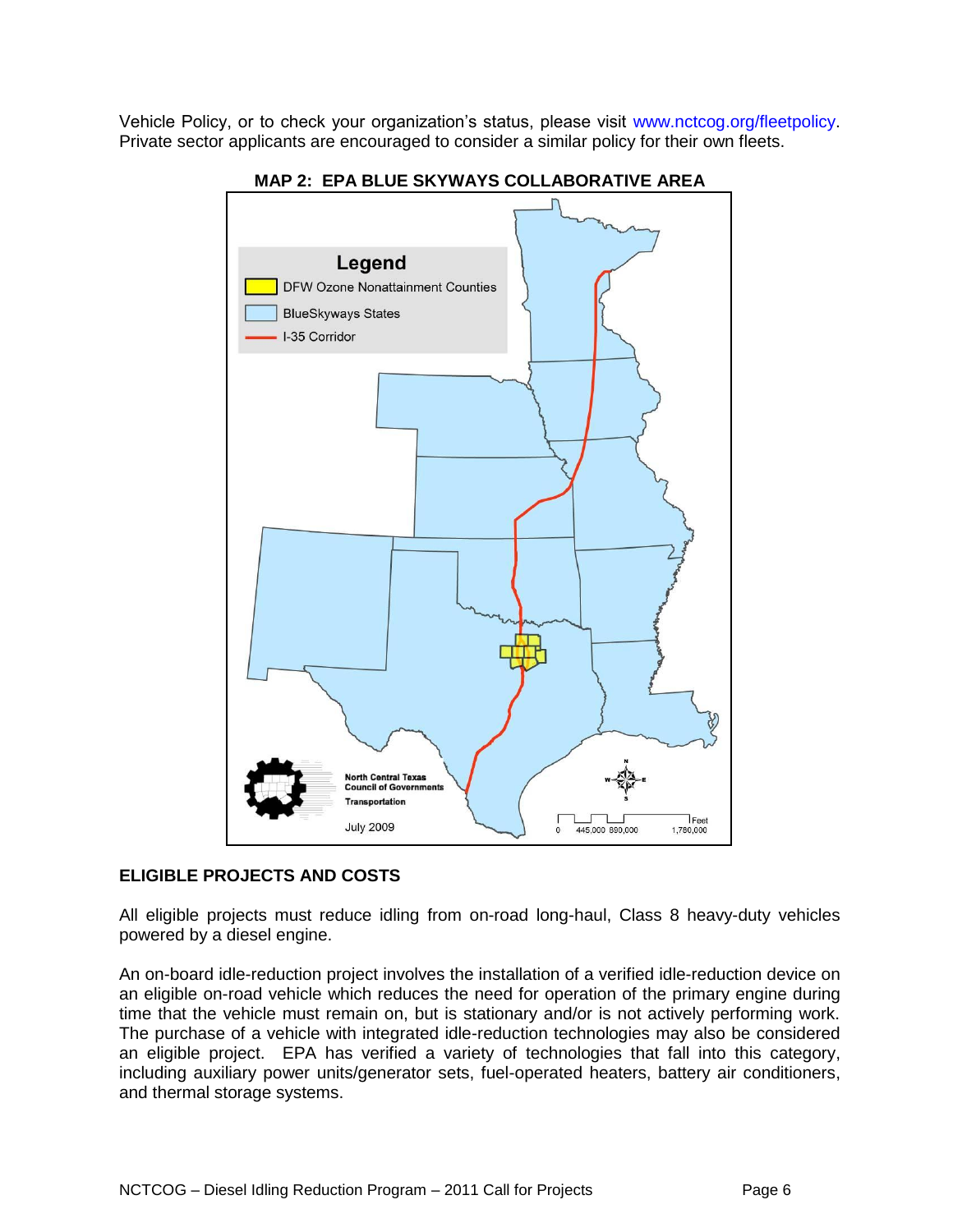Model year 2008 and newer engines which are certified for operation in California have stricter emissions controls when at idle than older model year engines or those not certified for use in California. While projects on these vehicles are eligible, applicants are advised that they may be less cost-effective and may not fare as well under competitive evaluation.

## **Eligibility**

- $\bullet$ Limited to on-road long-haul Class 8 vehicle projects.
- Idle-reduction devices must be listed on the EPA verified SmartWay technologies website at [www.epa.gov/otaq/smartway/transport/what](http://www.epa.gov/otaq/smartway/transport/what-smartway/verified-technologies.htm#idle)[smartway/verified-technologies.htm#idle.](http://www.epa.gov/otaq/smartway/transport/what-smartway/verified-technologies.htm#idle) Appendix 1 includes a list of all products included on this website as of December 10, 2010 for reference. Applicants are encouraged to review the EPA site prior to making purchases to get the most up-to-date information available. Please note that NCTCOG does not endorse nor promote any individual product.
- Must achieve a cost per ton  $NO_x$  reduced of  $$20,000$   $$100,000$  or less or lower within the nine-county ozone nonattainment area.
- If the vehicle is leased rather than owned, additional conditions apply:
	- o Lease term must either exceed the Activity Life or vest ownership of the truck with the applicant at the end of the lease term (i.e. a lease-to-own agreement).
	- o Applicant must include a statement from the owner of the vehicle (the lessor) indicating knowledge of and support for the proposed idlereduction activity.
- Projects which reduce idling of vehicles used primarily for competition or recreation are not eligible.

# **Funding Level**

Up to 50 percent of the purchase and installation cost, not to exceed \$5,000 per activity

# <span id="page-6-0"></span>**INELIGIBLE COSTS**

Ineligible Costs may include:

- Ongoing operations and maintenance costs for idle-reduction technologies.
- Fees associated with Buy Boards and financing.
- Administrative costs and other internal costs of the grant recipient—including but not limited to personnel expenses, internal salaries, indirect costs, and travel.
- Fees for a third-party consultant or dealer hired by the grant recipient to coordinate the  $\bullet$ application or manage and administer the grant-funded activities, including coordination of the work and submission of reports and paperwork to NCTCOG for the grant recipient. This restriction is not intended to limit the ability of the equipment supplier or installer to include reasonable and necessary costs for managing the work to be performed in the price of the vehicle, equipment, or installation services. The costs for professional services, including engineering and technical work, required for completion of the activity may be included, subject to the restrictions pertaining to that type of project. Per the Uniform Grant Management Standards (UGMS), the cost plus a percentage of cost method of contracting for professional services shall not be used.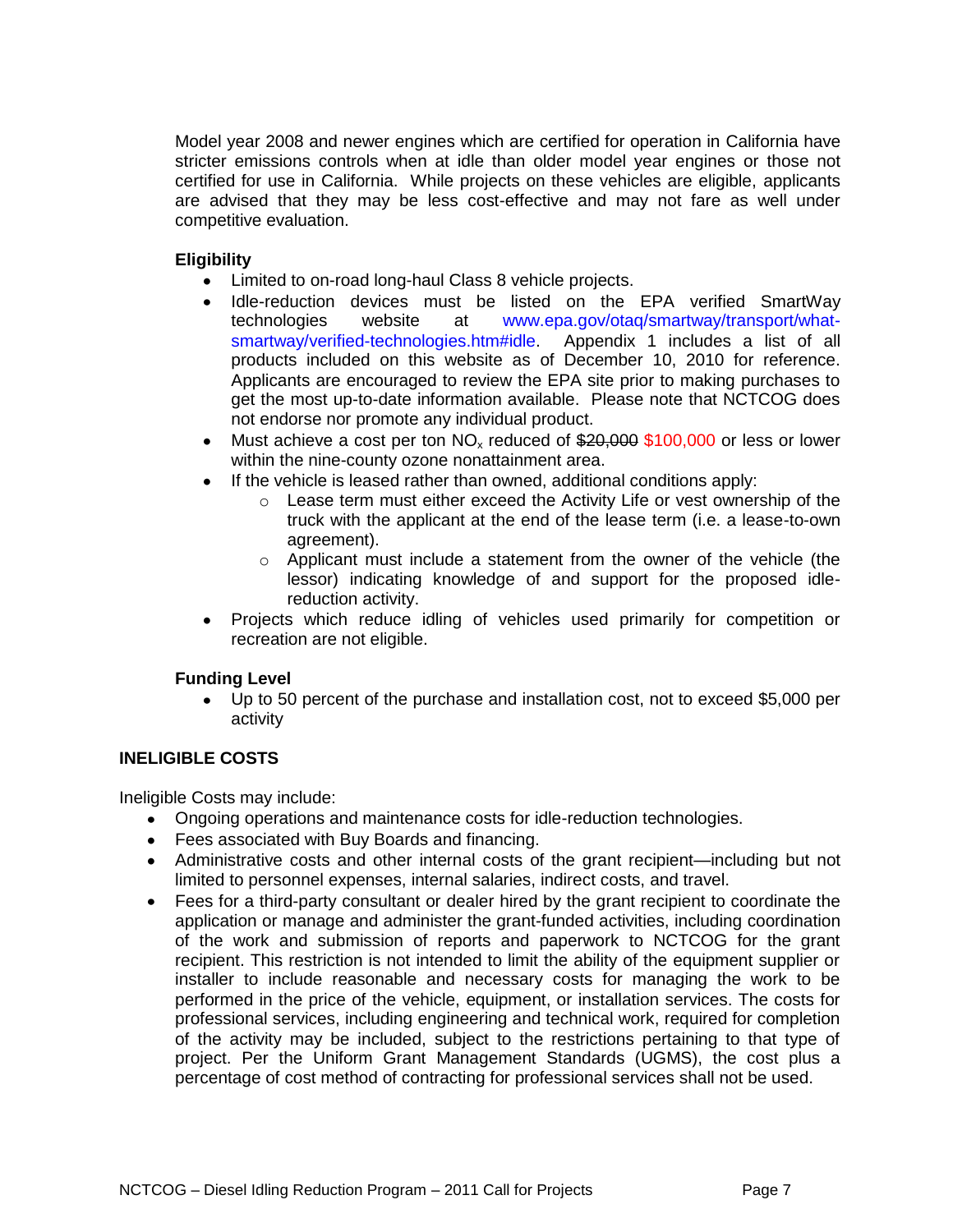# <span id="page-7-0"></span>**REQUIREMENTS**

Projects must comply with the following elements to be considered for funding.

- **Project Type:** Applicant must propose to reduce idling of eligible heavy-duty, diesel- $\bullet$ powered vehicles through use of an EPA-verified idle-reduction technology.
- **Competitive Procurement:** Grant recipients are required to comply with federal procurement requirements regarding fair and open competition when making purchases. To comply with these requirements, recipients must have written procurement procedures in place, as well as processes to maintain relevant records. These requirements also impact the process through which a purchase can be made. Applicants should review NCTCOG's Third Party Procurement Procedures document, which is attached as Appendix 2, to ensure understanding of these requirements. For this program, the following procurement methods are particularly relevant and are further explained in Appendix 2.
	- o Purchases under \$100,000: must obtain at least two competitive written quotes
	- o Purchases over \$100,000: must follow requirements for one of the following:
	- o Publicly Advertised Sealed Bid Process
	- o Publicly Advertised Competitive Proposal Process
	- o For purchases over \$100,000 total cost, NCTCOG must approve the recipient's planned procurement process prior to the recipient moving forward with purchases. A purchase made after the date the CFP opened, but prior to official grant award, may be eligible for reimbursement provided the recipient can document compliance with applicable requirements. Appendix 2.1 is a checklist NCTCOG will use to ensure recipient compliance with these standards. Appendix 2.2 includes EPA procurement requirements under 40 CFR 31.36.
- $\bullet$ **Bids/Quotes Included:** Applicant must include at least one bid two bids or quotes identifying estimated purchase and installation costs of the proposal. For proposals to purchase a vehicle with integrated idle-reduction technologies, the bid should clearly indicated the additional cost of the vehicle with the idle-reduction technologies installed as compared to the same vehicle without the integrated system.
- **EPA Verification:** Idle reduction technology units must be on the EPA verified technology list, which can be found at [www.epa.gov/otaq/smartway/transport/what](http://www.epa.gov/otaq/smartway/transport/what-smartway/verified-technologies.htm#idle)[smartway/verified-technologies.htm#idle.](http://www.epa.gov/otaq/smartway/transport/what-smartway/verified-technologies.htm#idle)
- $\bullet$ **Clean Fleet Vehicle Policy:** Applicants must have adopted the Clean Fleet Vehicle Policy prior to the application deadline and be in compliance with annual reporting requirements (only applicable for public sector entities applying for on-board idlereduction projects).
	- $\circ$  Note: Adoption of the Clean Fleet Vehicle Policy is not a requirement for private sector proposals. However, applications which demonstrate adoption of this policy, or adoption of a policy consistent with the principles in the Clean Fleet Vehicle Policy, will be evaluated favorably during project selection.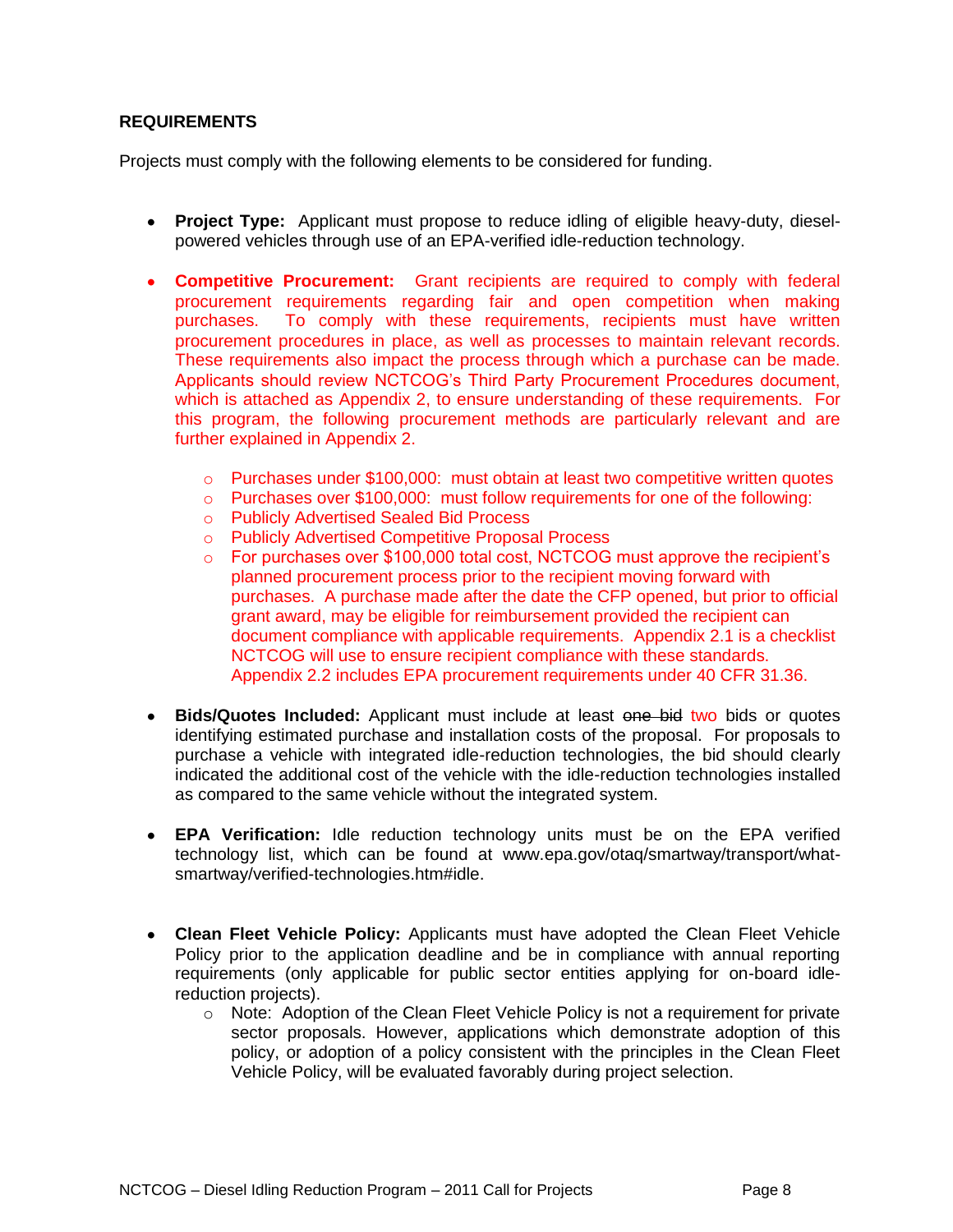- **Activity Life:** Applicant must continue to own and operate grant-funded technology in a manner consistent with the terms of the Diesel Idling Reduction Program and grant Agreement for a minimum of the following project-specific Activity Life:
	- o On-Board Idle-Reduction Projects: minimum of 3 years.
- $\bullet$ **Project Dates:** Applicant must not incur grant-related expenses or proceed with grant activities prior to issuance of a Notice to Proceed by NCTCOG. All projects must be implemented, and final requests for reimbursement submitted, by the following dates:
- **Reporting Requirements:** Applicant must commit to complete semi-annual usage  $\bullet$ reporting on project use for the full Activity Life of the project.
- $\bullet$ **Emissions Credit:** Applicant must surrender emissions reductions to NCTCOG to meet air quality requirements and goals. The recipient may not utilize emissions reductions to satisfy other air quality commitments.
- **Local Match:** Applicant must identify source(s) of local match during the application process. Diesel Idling Reduction Program funds cannot be combined with other federal funds or Texas Emissions Reduction Plan (TERP) funds. Matching funds must not already be tied to emission reduction commitments.
- **Financial Disclosure:** Applicant must notify NCTCOG of the value of any existing financial incentive that directly reduces the cost of the proposed activity, including tax credits or deductions, other grants, or any other public financial assistance, to allow for accurate calculation of incremental cost.
- **Notification:** Applicant must agree to notify the NCTCOG of any changes in the following during the Activity Life: termination of use; change in use, sale, transfer, or accidental or intentional destruction of grant-funded equipment or infrastructure.
- **Voluntary Reductions:** Projects must be voluntary in nature and not required by any  $\bullet$ State or federal law, rule, regulation, memorandum of agreement, or other legally binding document.
- **Written Certification of Disposition:** At the end of the Activity Life, subgrantee must provide to NCTCOG a written certification of the disposition of grant-funded vehicles/equipment. The certification shall describe the continued use and condition of the vehicles/equipment, fair market value, remaining useful life, and any actual or anticipated improvements that may increase the value of the vehicles/equipment.

# <span id="page-8-0"></span>**SCHEDULE**

| <b>Task</b>                           | <b>Estimated Timeframe</b>                                                          |
|---------------------------------------|-------------------------------------------------------------------------------------|
| Call for Projects Opens               | December 13, 2010                                                                   |
| Call for Projects Deadline            | 5 p.m. Central Time on the last Friday of each month beginning<br>January 28, 2011. |
| <b>Finalize Staff Recommendations</b> | Monthly until funds are exhausted                                                   |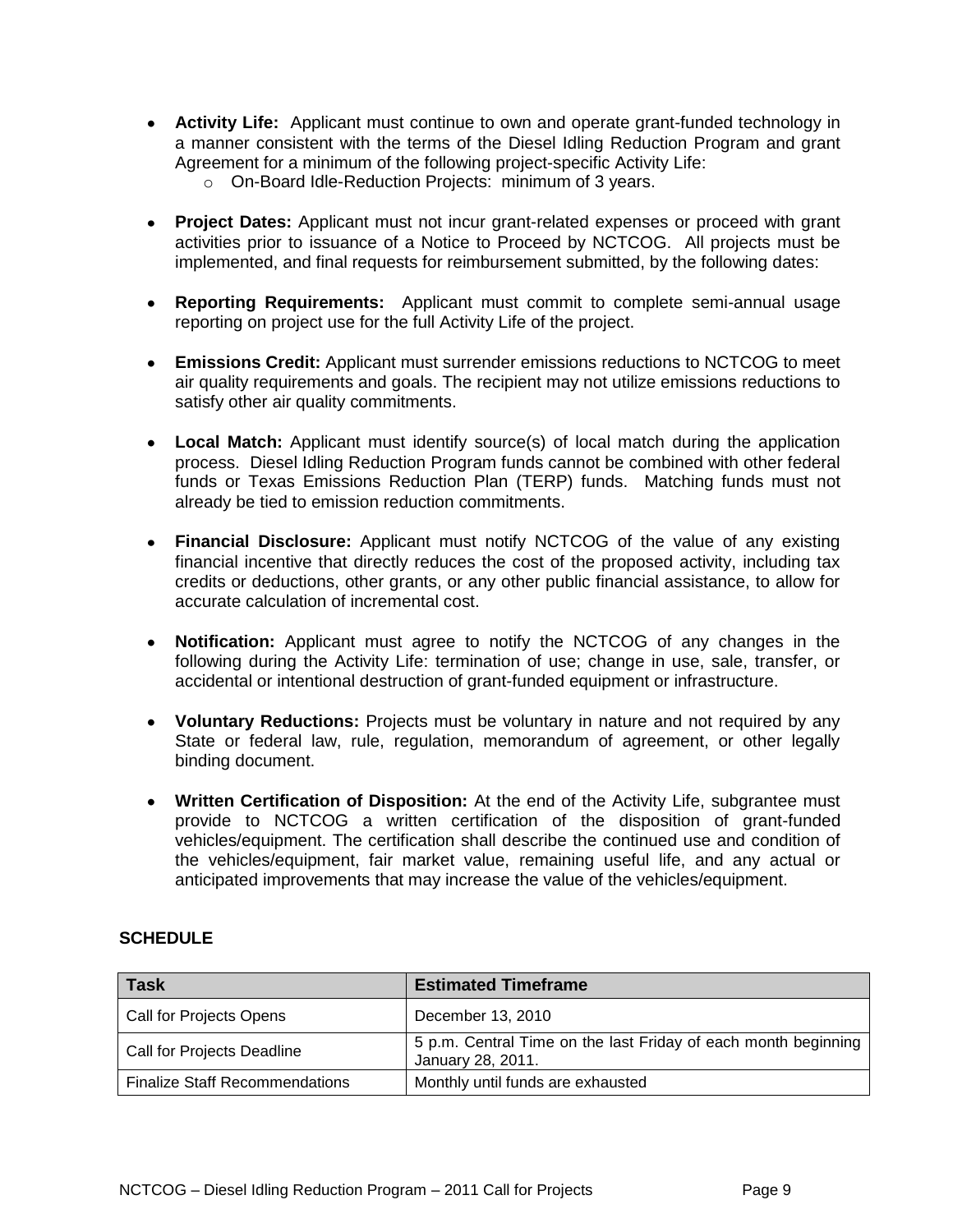| <b>Task</b>                                                           | <b>Estimated Timeframe</b>                                                            |
|-----------------------------------------------------------------------|---------------------------------------------------------------------------------------|
| Announce Awarded Projects                                             | Monthly until funds are exhausted                                                     |
| Mail Subgrantee Agreements/<br>Notice to Proceed                      | Ongoing upon award announcement                                                       |
| <b>Final Call for Projects</b>                                        | August 26 27, 2011 or whenever all funds have been awarded,<br>whichever comes first. |
| Project Implementation Deadline/<br><b>Final Invoice Due Complete</b> | November 30, 2011                                                                     |

# <span id="page-9-0"></span>**SELECTION CRITERIA**

Properly completed applications will be evaluated and ranked by NCTCOG staff based on the following criteria:

# <span id="page-9-1"></span>*Quantitative Assessment*

NCTCOG will quantify potential emissions reductions associated with all idle-reduction projects submitted and will estimate cost per ton of various emissions reduced in the ninecounty ozone nonattainment area. Cost per ton is calculated based upon the amount of grant funds awarded. Therefore, it should be noted that applicants who offer more than the minimum required local match may achieve a more favorable cost per ton and rank higher in the quantitative assessment.

- $\circ$  Primary Evaluation: Results achieved in the DFW ozone nonattainment area
	- Cost per Ton  $NO<sub>x</sub>$  Reduced
	- **Cost per Ton PM Reduced**
	- Cost per Ton  $CO<sub>2</sub>$  Reduced
	- **Cost per Gallon Diesel Reduced**
- o Secondary Evaluation: Results achieved in the EPA Blue Skyways Collaborative
	- **Cost per Ton NOX Reduced**
	- **Cost per Ton PM Reduced**
	- **Cost per Ton CO2 Reduced**
	- **Cost per Gallon Diesel Reduced**

#### <span id="page-9-2"></span>*Qualitative Assessment*

NCTCOG will also conduct a qualitative assessment on all projects submitted. Elements considered in this evaluation include:

- Partnership
	- $\circ$  Participation in the EPA SmartWay<sup>SM</sup> Transport Partnership or Blue Skyways **Collaborative**
	- o Participation in other air quality initiatives
	- o Previous participation in NCTCOG-administered funding programs
- Additional Local Match Offered (for example, an on-board idle-reduction project requests only 40 percent of the total project cost, rather than the maximum 50 percent grant award allowed)
	- o Also impacts quantitative assessment
- Adoption of Clean Fleet Vehicle Policy
	- o Public Sector Applicants: Required for on-board idle-reduction projects, encouraged for all applicants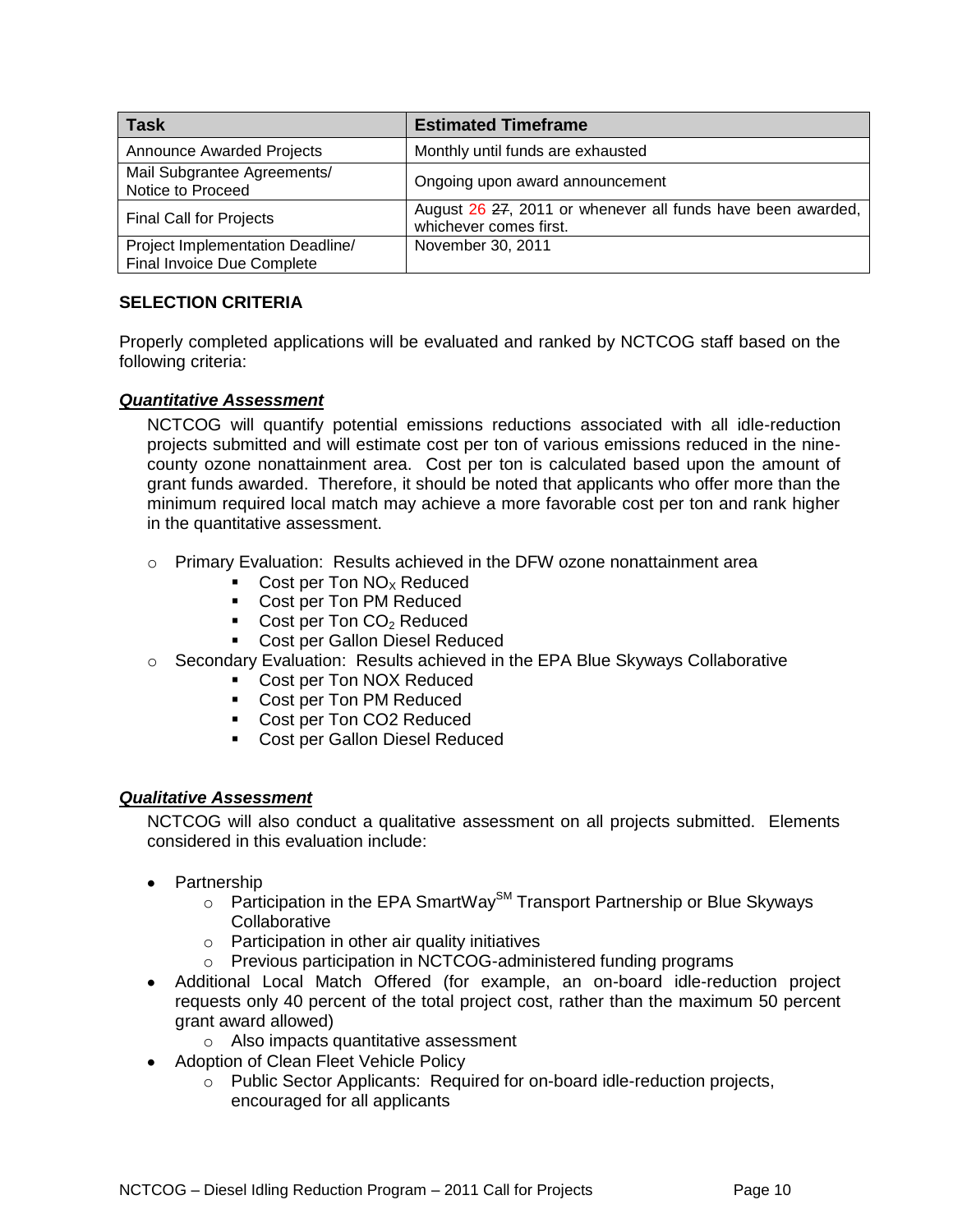- o Private Sector Applicants: adoption of similar clean fleet policy encouraged
- Adoption of Locally Enforced Idling Restrictions
	- o Public Sector Applicants: encouraged for all applicants
	- o Private Sector Applicants: adoption of fleet anti-idling policy encouraged
- Feasibility/Risk
	- o Timely implementation schedule
	- $\circ$  Clearly identified project costs, implementation procedures, financial need, and source(s) of applicant match
- RTC Strategic Goals
	- o Applicant qualifies as a disadvantaged business enterprise (DBE)
		- Note: The definition of DBE for this program includes minorityowned and woman-owned business enterprises
	- $\circ$  On-Board Idle-Reduction Projects which reduce emissions from engines older than model year 2008 or which do not have advanced idling emissions controls

NCTCOG is not obligated to fund a proposal from an applicant that has demonstrated marginal or unsatisfactory performance on previous grants or contracts with the NCTCOG and/or other State agencies. NCTCOG is not obligated to fund a proposal from an applicant based on a determination of the risks associated with the applicant, including the financial condition of the applicant and other risk factors as may be determined by the NCTCOG.

Regardless of the scores and ranking assigned, the NCTCOG may base funding decisions on other factors associated with best achieving the goals of the program, and the NCTCOG is not obligated to select a project for funding. Additionally, the NCTCOG may select parts of a proposal for funding and may offer to fund less than the dollar amount requested in a proposal.

# <span id="page-10-0"></span>**APPLICATION PROCESS**

Applications for the Diesel Idling Reduction Program 2011 Call for Projects should be submitted by one of the following methods:

# **Submit Via E-mail:**

Applicants may submit proposals by e-mailing the completed application form and supporting documentation in Microsoft Excel format. The application form MUST be in Excel format; pdf or scanned copies are not acceptable. Supporting documentation, such as bids/quotes or site plans, must accompany the application and may be in any electronic format. Applicants are advised that e-mail submissions are limited to five (5) megabytes in size, per e-mail. Applications may be e-mailed to [rnayar@nctcog.org.](mailto:lclark@nctcog.org) In order for an e-mail submission to be accepted, the application file must be attached to a transmittal e-mail which includes the certification statement in Item #35 #36 on Page 3 of the application. The applicant must copy and paste the paragraph as it appears in Item #35 #36 into the body of the transmittal e-mail to constitute an electronic signature. If the application package exceeds five (5) megabytes and requires multiple e-mails, this certification statement must be included in each transmittal e-mail.

#### **Submit Hard Copy:**

Applicants may submit a hard copy application either in-person or by mail. Hard copy applications must include original signatures from the applicant's Authorized Official on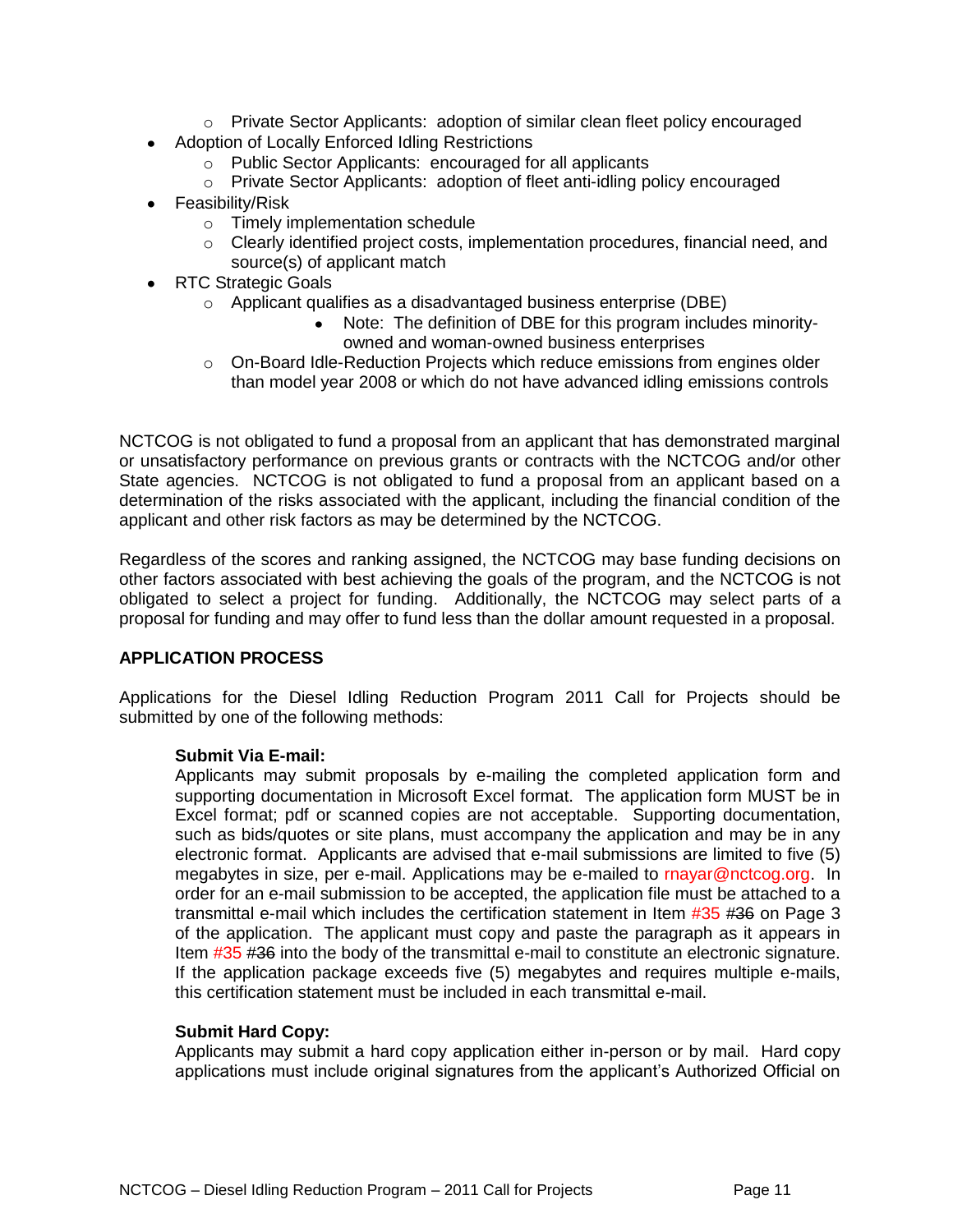the certification statements on Page 3 of the application. Applications should be submitted to the following address:

North Central Texas Council of Governments Transportation Department Diesel Idling Reduction Program ATTN: Roxann Nayar 616 Six Flags Drive Arlington, TX 76011

Faxed copies of the application packet will not be accepted.

**[Applications](http://www.nctcog.org/trans/clean/schoolbus/index.asp?) must be received "in-hand" by 5 p.m. Central Time on the last Friday of each month in order to be considered with that month's applications.** Mailed applications which are postmarked by this time but have not yet been received are not considered "in-hand" and will be deemed late. Applications and/or supplemental information which are received after this time and date will be considered late and will not be accepted. Applicants are encouraged to submit applications far enough in advance of the submission deadline to allow NCTCOG staff to review for completeness.

# <span id="page-11-0"></span>**CONSULTANTS**

Private consultants may be available to assist in completing and submitting an application. These consultants do not represent NCTCOG, and NCTCOG neither encourages nor discourages the use of a consultant to assist with the application process. NCTCOG has no agreement with any consultant and applications submitted by a particular consultant will not receive any more favorable treatment than other applications. Any fees charged by a consultant are the responsibility of the applicant and may not be charged to the grant, either directly or as an addition to the cost basis of the grant-funded equipment. Also, all purchase decisions must be based on sound business practices and arm's length bargaining. It is generally considered acceptable for an applicant to allow assistance from a dealer or an agent of a dealer in preparing an application, as long as any decision by the applicant to purchase the grant-funded equipment from that dealer is made independently and meets the other reasonableness provisions in the grant contract. Applicants are advised that NCTCOG staff is available to assist with any questions regarding the program or application.

# <span id="page-11-1"></span>**GRANT ADMINISTRATION AND REIMBURSEMENT OF EXPENSES**

Successful applicants will be notified of their selection and the amount of grant funding that may be awarded. Entities selected to receive grant funding will be required to execute an Agreement with the NCTCOG. All services or work carried out under an Agreement awarded as a result of this CFP must be completed within the specific Scope, time frames, and funding limitations. Upon signature and execution of the Agreement by NCTCOG, a copy of the executed Agreement will be returned to the applicant. NCTCOG will issue a Notice to Proceed indicating that the applicant may begin implementation of grant-funded activities. However expenses incurred from the opening date of the Call for Projects (December 13, 2010) and onward may be eligible for funding.

Grant funds will be paid out on a reimbursement basis for eligible expenses incurred and paid by the grant recipient. A cost may not be considered incurred until the grant-funded vehicles/equipment have been received and accepted by the grant recipient. Requests for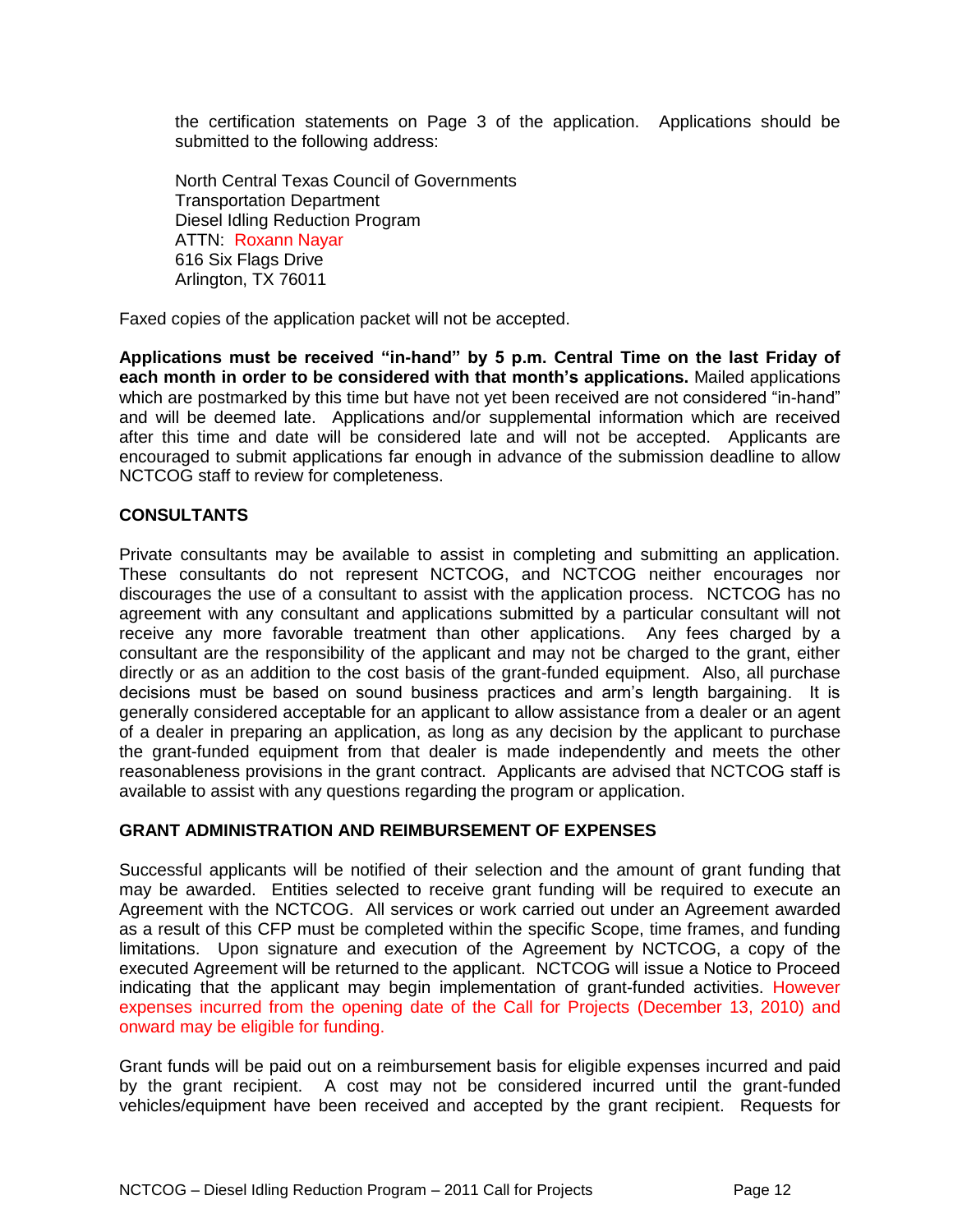reimbursement shall include documentation to show that the vehicles/equipment have been received and/or installed, and that the expenses have been incurred and paid by the grant recipient. For voluntary replacement, disposition of the old vehicle or engine must take place before the submission of the request for reimbursement. Recipients will also have the option to assign their grant payments directly to a dealer or service provider. NCTCOG will supply reimbursement request forms for use by the recipient. *Under no circumstances will reimbursement be made for costs incurred prior to the date of the Notice to Proceed. Expenses incurred on or after the Call for Projects opening date (December 13, 2010) may be eligible for reimbursement*. *However, applicants are advised that any expenses incurred prior to the receipt of the Notice to Proceed are at the applicant's own risk, as funding is contingent upon approval of submitted activities and reimbursement is dependent upon compliance with Agreement terms and conditions.* 

Upon completion of all grant-funded purchases, the grant recipient will need to submit a final request for reimbursement of all remaining unreimbursed expenses.

To further enhance partnership among all entities as well as market vehicle and technology funded through this program, the grant recipient must also agree to place a label or sticker on the grant-funded vehicles and equipment, upon request by NCTCOG.

Applicants that are successfully awarded funding through this CFP will be obligated to fulfill the requirements of the Agreement for the duration of the Activity Life, including but not limited to achievement of annual usage requirements, surrender of emissions credits, and completion of reporting requirements to the NCTCOG. Failure to comply with these commitments and/or reporting requirements may result in the return of all or a pro rata share of the grant funds to the NCTCOG.

Grant recipients are responsible for complying with all U.S. Internal Revenue Service (IRS) laws and rules regarding the taxable status of grants. The grant payments are Form 1099 reportable.

#### <span id="page-12-0"></span>**REPORTING REQUIREMENTS**

Award recipients must commit to submitting reports regarding project status for the duration of the Activity Life. Failure to submit these reports pertaining to grant-funded activities may be grounds for termination of Agreement.

#### *Semi-Annual Usage Report*

A Semi-Annual Usage Report must be submitted by January 15 and July 15 for the duration of the approved Activity Life. Required reporting will include information similar to the following, for each activity:

- Hours Logged on the Idle-Reduction Device for the Six-Month Reporting Period
- Cumulative Hours Logged on the Idle-Reduction Device
- Percent of Time Operating in Dallas-Fort Worth Ozone Nonattainment Area for  $\bullet$ the Six-Month Reporting Period
- Percent of Time Operating in the Blue Skyways Collaborative for the Six-Month Reporting Period
- Operational Issues or Changes (if any, such as significant maintenance concerns,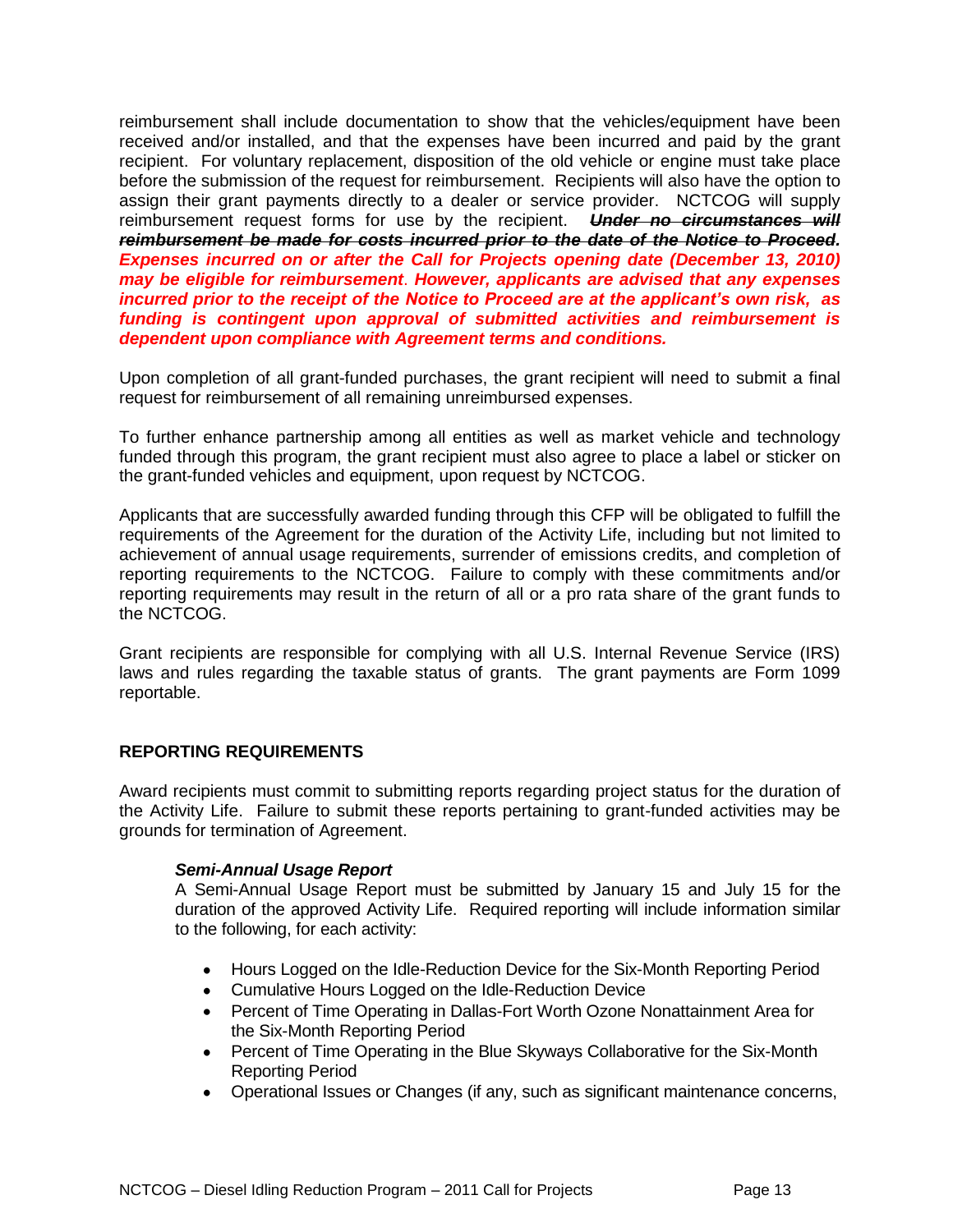repair needs, etc.)

Usage reporting will be completed online through the NCTCOG website [\(www.nctcog.org/trans/air/programs/reporting/index.asp\)](http://www.nctcog.org/trans/air/programs/reporting/index.asp). A user name and password will be provided prior to the end of the first reporting period.

#### *Written Certification of Disposition*

At the end of the Activity Life, or upon transfer of ownership, a written certification must be submitted documenting the continued use and condition of the vehicles/equipment, fair market value, remaining useful life, and any actual or anticipated improvements that may increase the value of the vehicles/equipment.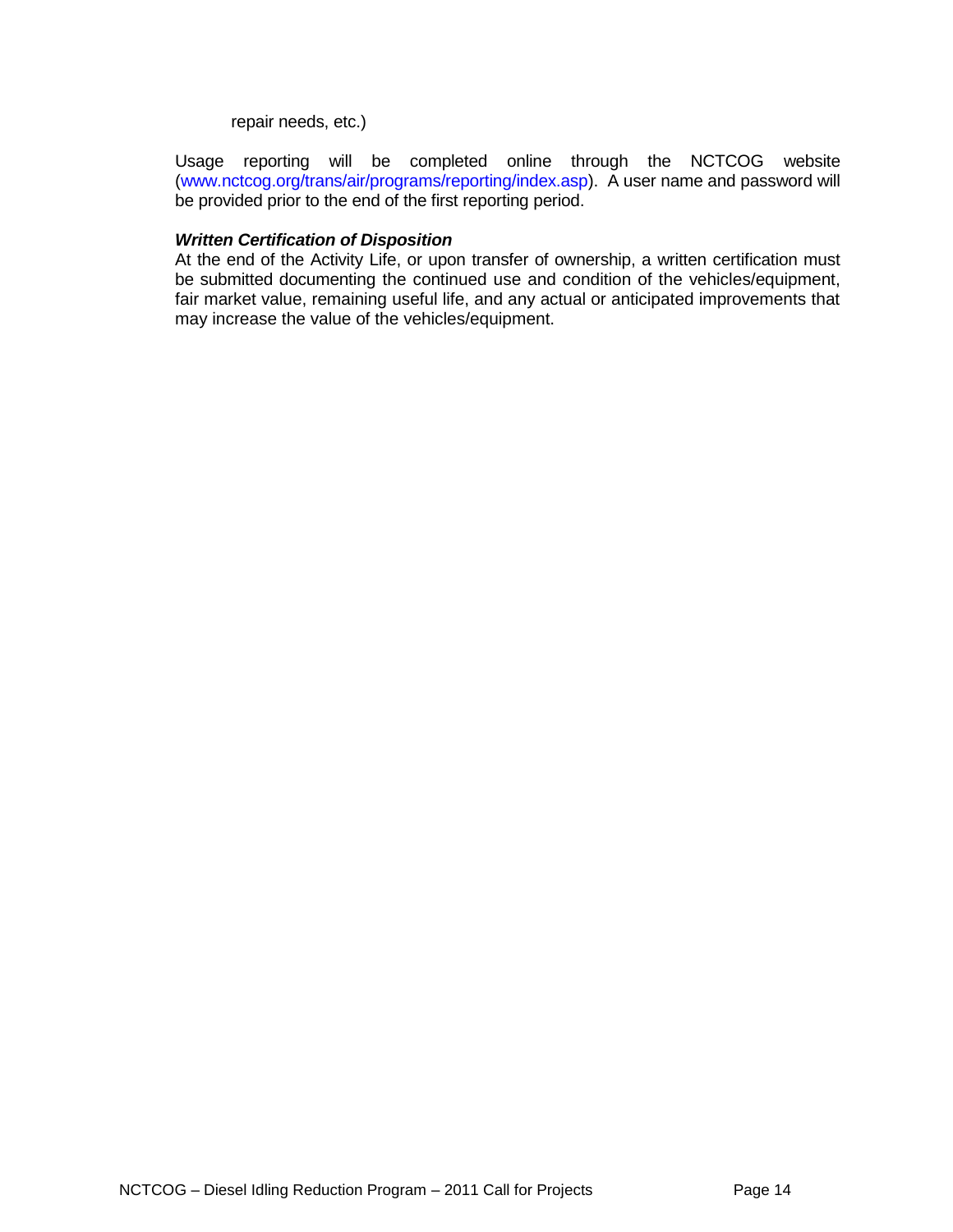# **APPENDIX 1**

# **Eligible Idle-Reduction Technologies (as of December 10, 2010)**

<span id="page-14-0"></span>The following tables outline verified idle-reduction devices listed on EPA's verified SmartWay technologies website as of December 10, 2010. Applicants are encouraged to review the EPA site at [www.epa.gov/otaq/smartway/transport/what-smartway/verified-technologies.htm#idle](http://www.epa.gov/otaq/smartway/transport/what-smartway/verified-technologies.htm#idle) prior to making purchases to get the most up-to-date information available. **Please note that NCTCOG does not endorse nor promote any individual product and is providing this list only as a reference.**

#### <span id="page-14-1"></span>*Table 1: Verified On-Board Idle-Reduction Technologies*

*(Note: Includes devices certified for use on Class 8 trucks only; additional devices are verified for use on school buses, locomotives, and/or marine vessels)*

| <b>Auxiliary Power Units (APUs) and Generator Sets</b> |                                      |  |
|--------------------------------------------------------|--------------------------------------|--|
| <b>Manufacturer</b>                                    | <b>Product/Model</b>                 |  |
| Aux Generators Inc.                                    | <b>Idle Hawk</b>                     |  |
| <b>Big Rig Products</b>                                | Nite Hawk                            |  |
| <b>Carrier Transicold</b>                              | ComfortPro                           |  |
| Centramatic                                            | Centramatic                          |  |
| <b>Comfort Master</b>                                  | <b>Comfort Master</b>                |  |
| <b>Cummins</b>                                         | ComfortGuard                         |  |
| <b>Cummins Onan</b>                                    | <b>Quiet Diesel</b>                  |  |
| Diamond Power Systems, LLC                             | <b>Diamond Power System</b>          |  |
| Double Eagle Industries                                | Gen-Pac                              |  |
| <b>Dunamis Power Systems</b>                           | Promax                               |  |
| Flying J Inc                                           | <b>Cab Comfort System</b>            |  |
| <b>Frigette Truck Climate Systems</b>                  | APU, Gen Set 1, Gen Set 2            |  |
| <b>Gates Corporation</b>                               | Cab Runner                           |  |
| Hodyon LP                                              | Dynasys APU                          |  |
| <b>Idle Solutions</b>                                  | <b>Idle Solution</b>                 |  |
| Idlebuster                                             | Idlebuster                           |  |
| Kohler                                                 | 3APU, 7 APU                          |  |
| Life Force                                             | Life Force                           |  |
| Kool-Gen                                               | KG-1000                              |  |
| Mantis Metalworks, LLC                                 | Model 175                            |  |
| <b>McMillan Electric Company</b>                       | IdleTime 4500-300, IdleTime 4500-400 |  |
| <b>Midwest Power Generators</b>                        | <b>MPG702</b>                        |  |
| Navistar                                               | Fleetrite APU, MaxxPower APU w/ HVAC |  |
| Navistar Fleetrite by Mobile Thermo Systems            | INTAPU146 and INTAPUT46              |  |
| Inc.                                                   |                                      |  |
| Parks Industries, LLC                                  | Hp 2000                              |  |
| Pony Pack, Inc.                                        | Pony Pack                            |  |
| <b>Power Technology Southeast</b>                      | PowerPac                             |  |
| RigMaster Power by Mobile Thermo Systems               | Model: MTS T4-6                      |  |
| Inc.                                                   |                                      |  |
| <b>Star Class</b>                                      | GEN-STAR 4500, GEN-STAR 6000         |  |
| Stark Mfg., LLC/Parks Industries, LLC                  | HP2000                               |  |
| Thermo King Corp.                                      | <b>TriPac</b>                        |  |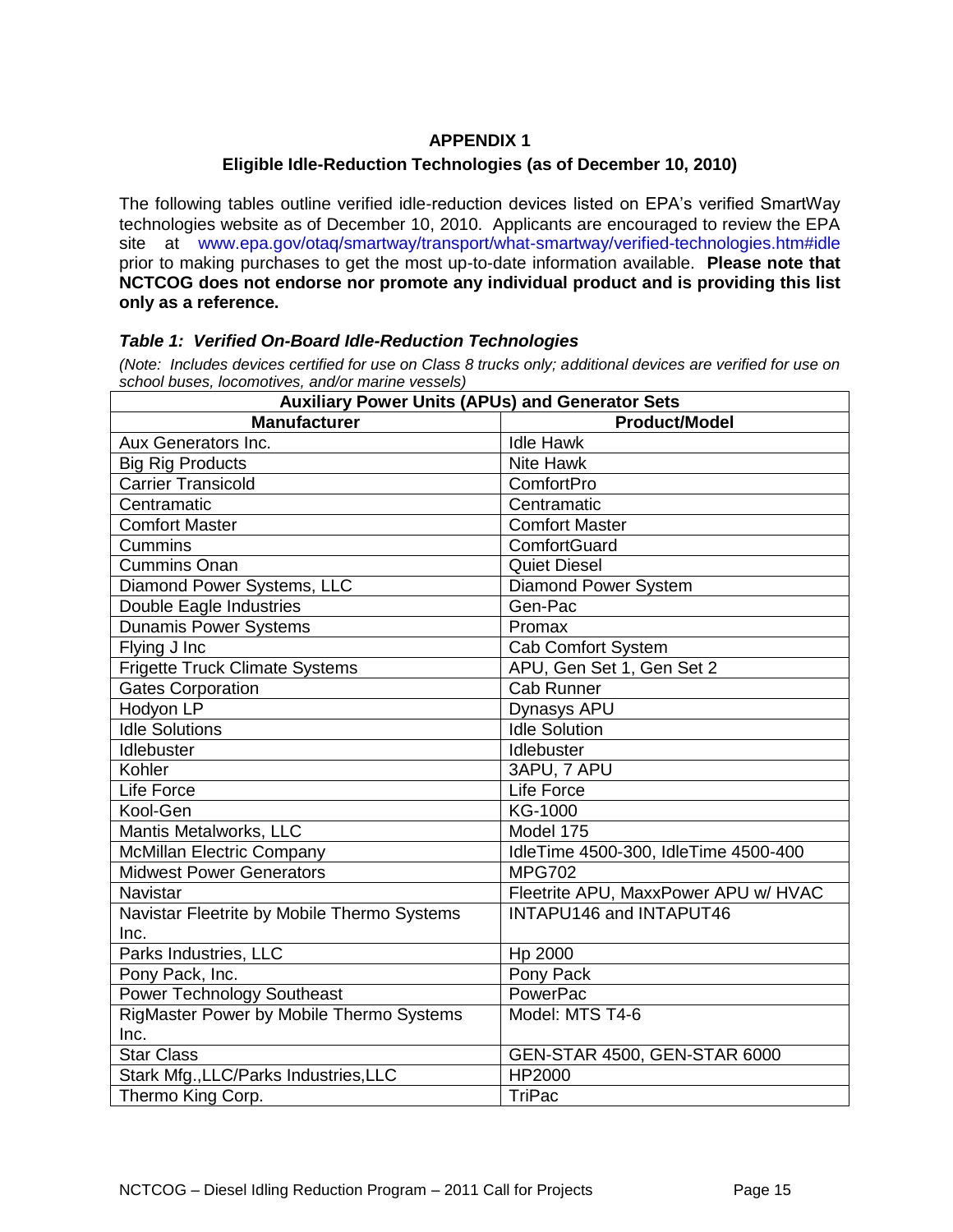| <b>TRIDAKO Energy Systems</b>                     |                               | Power Cube                                      |  |
|---------------------------------------------------|-------------------------------|-------------------------------------------------|--|
| <b>Truck Gen</b>                                  |                               | UCT 2-5.5, UCT-APU                              |  |
| Volvo                                             |                               | 971-003/4 (optional 82A-B1X)                    |  |
| <b>Willis Power Systems</b>                       |                               | <b>Willis APU</b>                               |  |
|                                                   |                               | <b>Fuel-Operated Heaters</b>                    |  |
| <b>Manufacturer</b>                               |                               | <b>Product/Model</b>                            |  |
| <b>Automotive Climate Control</b>                 |                               | FFHD <sub>2</sub>                               |  |
| <b>Espar Heater Systems</b>                       |                               | D1LC, D3LC, Airtronic D2/D4, Hydronic 5/8/10/12 |  |
| <b>Teleflex</b>                                   |                               | A2, A4, X45                                     |  |
| Volvo                                             | $41 - 11$                     |                                                 |  |
| Webasto                                           |                               | Air Top 2000, Air Top 3500, Thermo 90S          |  |
|                                                   |                               | Air Top 2000 ST (new version of Air Top 2000)   |  |
|                                                   |                               | Air Top Evo 3900 (new version of Air Top 3500)  |  |
|                                                   |                               | Thermo 90 ST (new version of Thermo 90S)        |  |
|                                                   |                               | Air Top Evo 5500 (new version of Air Top 5000)  |  |
|                                                   |                               | TSL 17 (Thermo Top C/Z) DBW 2010                |  |
|                                                   |                               | <b>Battery Air Conditioners</b>                 |  |
| <b>Manufacturer</b>                               |                               | <b>Product/Model</b>                            |  |
| All Around Contracting LLC                        |                               | Kool Rig System                                 |  |
| AuraGen                                           |                               | Inverter/Charger System                         |  |
| Bergstrom, Inc                                    |                               | <b>NITE</b>                                     |  |
| <b>Cool Moves</b>                                 |                               | <b>Bycool Mochila and Bycool Revolution</b>     |  |
|                                                   |                               | Minicool Compact and Minicool Dinamic           |  |
| Cool Moves - Rencool                              |                               | RDK4 and RTK5                                   |  |
| <b>DC Power Solutions</b>                         |                               | <b>APU/AC System</b>                            |  |
| Diamond Power Systems LLC                         |                               | DPS 10K-DC and DPS 15KB                         |  |
| Dometic Corp.                                     |                               | Sleeper AC                                      |  |
| Driver Comfort System                             |                               | <b>Driver Comfort System</b>                    |  |
| Freightliner Cascadia                             |                               | <b>Park Smart System</b>                        |  |
| <b>Glacier Bay</b>                                |                               | ClimaCab                                        |  |
| Hammond Air Conditioning, LTD                     |                               | <b>Artic Breeze</b>                             |  |
| <b>Idle Free Systems</b>                          |                               | Reefer Link System I                            |  |
| Indel B Sleeping Wel                              |                               | Arctic 1000, Arctic 2000, Oblo                  |  |
| NAS, LLC / Comfort Cab                            |                               | 100 M (Battery HVAC)                            |  |
| Navistar/Bergstrom                                |                               | 12V Aux No-Idle HVAC                            |  |
| Paddock Solar                                     |                               | Paddock Solar                                   |  |
| Peterbilt                                         |                               | <b>Comfort Class System</b>                     |  |
| <b>Safer Corporation</b>                          |                               | <b>VIESA</b>                                    |  |
| Sobo Inc./ Kingtec Technologies (Heyuan) Co. Ltd. |                               | Sleeper AC 12K10F3-1                            |  |
| <b>Sun Power Technologies</b>                     |                               | Sleeper AC                                      |  |
| Thermo King                                       |                               | TriPak - e                                      |  |
| Volvo                                             |                               | 971-001/2                                       |  |
| <b>Thermal Storage Systems</b>                    |                               |                                                 |  |
| <b>Product/Model</b><br><b>Manufacturer</b>       |                               |                                                 |  |
| Autotherm Division Enthal Systems, Inc.           | T-2500 Energy Recovery System |                                                 |  |
| Webasto                                           | <b>BlueCool Truck</b>         |                                                 |  |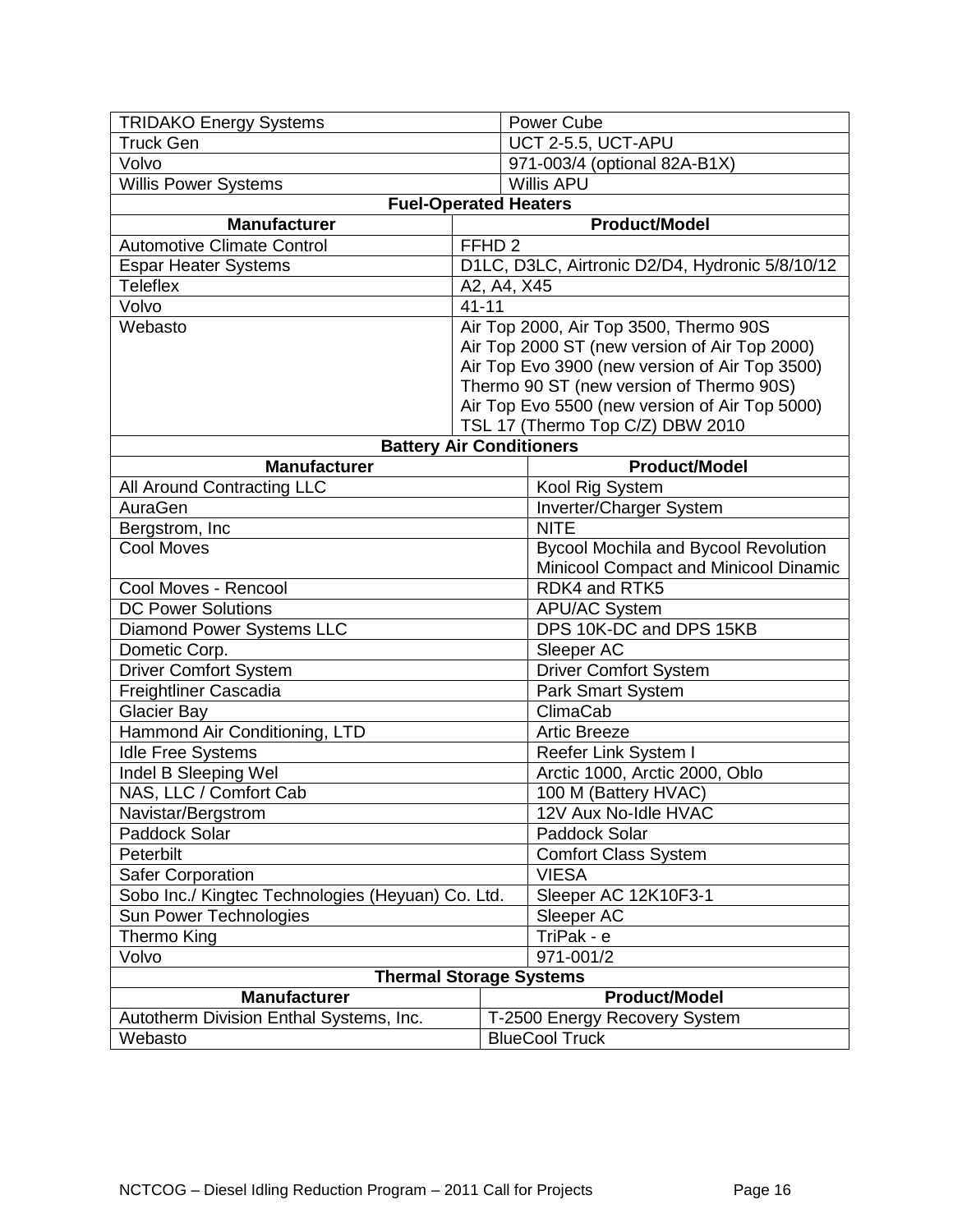<span id="page-16-0"></span>**APPENDIX 2: NCTCOG Third Party Procurement Procedures**

**ADDENDUM #1**

# **THIRD PARTY PROCUREMENT PROCEDURES**

NORTH CENTRAL TEXAS COUNCIL OF GOVERNMENTS TRANSPORTATION DEPARTMENT JUNE 2011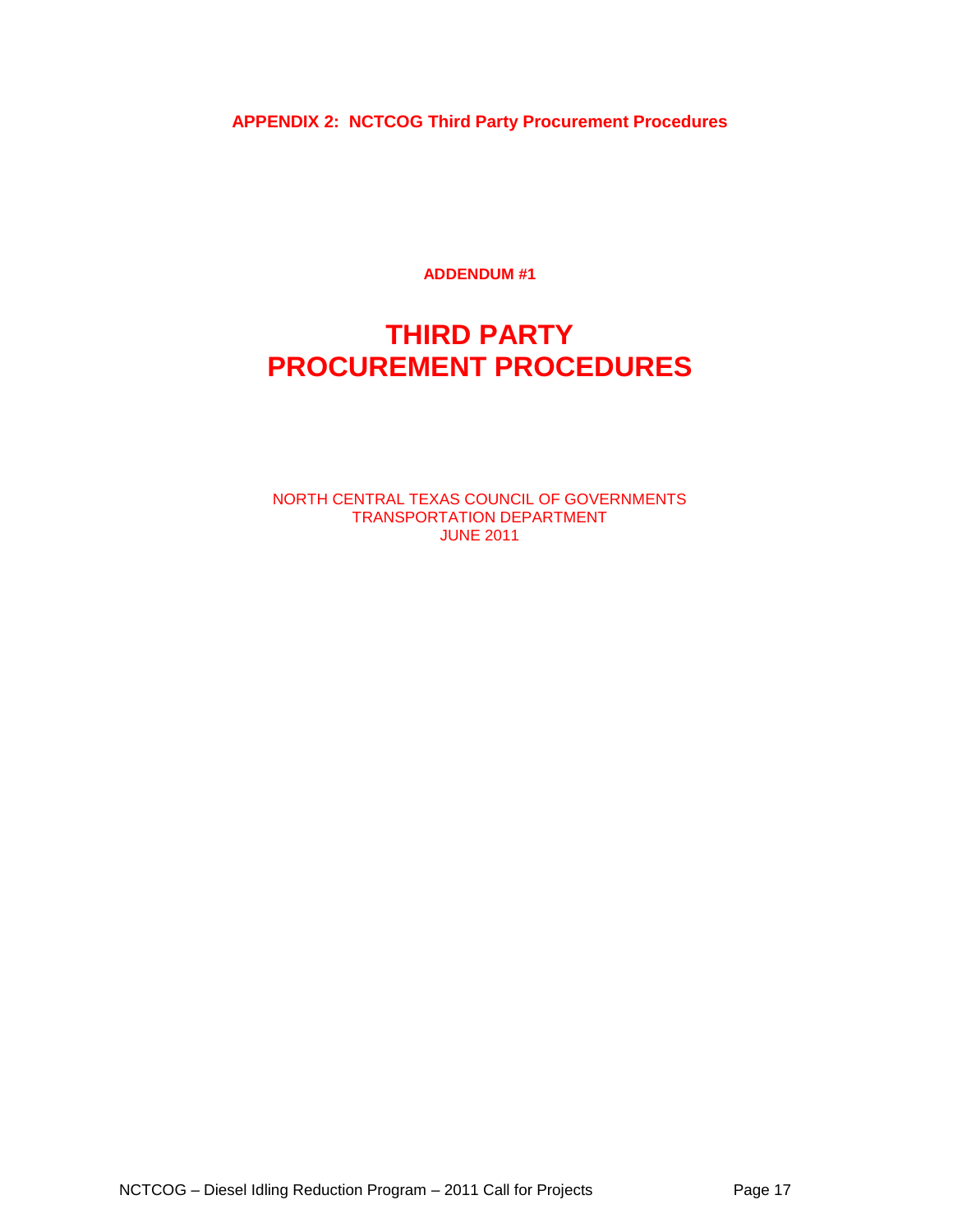#### **OVERVIEW**

These procedures establish standards and guidelines for the North Central Texas Council of Governments' (NCTCOG) subgrantees for procurement of goods and services through Third Party Contracts, in accordance with 49 CFR Part 18.36 and 40 CFR Part 31.36. $^2$  These procedures have been developed to ensure fair, open, and competitive opportunities for all parties involved in the procurement.

In order to assist NCTCOG's subgrantees in complying with federal procurement requirements, NCTCOG will publish these procedures as part of Calls For Projects (CFP) to make potential applicants aware of these requirements in advance of submitting applications to NCTCOG for funding consideration. In addition, NCTCOG will periodically hold workshops on procurement and other compliance requirements to assist subgrantees in meeting these objectives.

#### **Compliance with Federal Regulations**

Subgrantees shall comply with applicable federal, State and local laws and regulations, and conform to the standards set forth in 49 CFR Part 18.36 or applicable governing standards published by the awarding agency. These guidelines apply to purchases for contractual services, commodities, and equipment funded with federal and State funds. **Use of Lower-Tier Subgrantees**

If the provisions of a NCTCOG agreement allow a lower-tier subgrantee to manage and administer NCTCOG supported projects, the lower-tier subgrantee must also comply with applicable federal, State, and local laws, and all guidelines established by the applicable funding agency.

#### **Conflict of Interest**

There can be no conflict of interest, real or apparent, in the award or administration of a contract supported by federal funds. The subgrantee shall maintain a written code or standards of conduct which shall govern the performance of their officers, employees, or agents engaged in the award and administration of contracts supported by federal funds.

#### **Contract Administration System**

Subgrantees will maintain a contract administration system which ensures that contractors perform in accordance with the terms, conditions, and specifications of their contracts and purchase orders.

#### **Open and Fair Competition**

 $\overline{a}$ 

All procurement transactions shall be conducted in a manner that provides maximum open and fair competition consistent with 49 CFR Part 18.36 or applicable federal law. Procurement procedures shall not restrict or eliminate competition. Examples of what is considered to be restrictive of competition include, but are not limited to, the following:

- o Placing unreasonable requirements on firms/service providers/vendors/consultants in order for them to qualify to do business;
- $\circ$  Placing geographical preferences in the evaluation of bids or proposals;
- o Noncompetitive practices between firms/service providers;
- o Organization conflicts of interest;
- o Requiring unnecessary experience and excessive bonding requirements; and,
- o Any arbitrary action in the procurement process.

<sup>&</sup>lt;sup>2</sup> UNIFORM ADMINISTRATIVE REQUIREMENTS FOR GRANTS AND COOPERATIVE AGREEMENTS TO STATE AND LOCAL GOVERNMENTS; Subpart C, Post-Award Requirements; Changes, Property, and Subawards under the United States Department of Transportation regulations. These procedures are written to comply with grant management standards for all federal agencies (e.g. Environmental Protection Agency, Department of Energy, etc…) as well as subgrantees funded with State funds.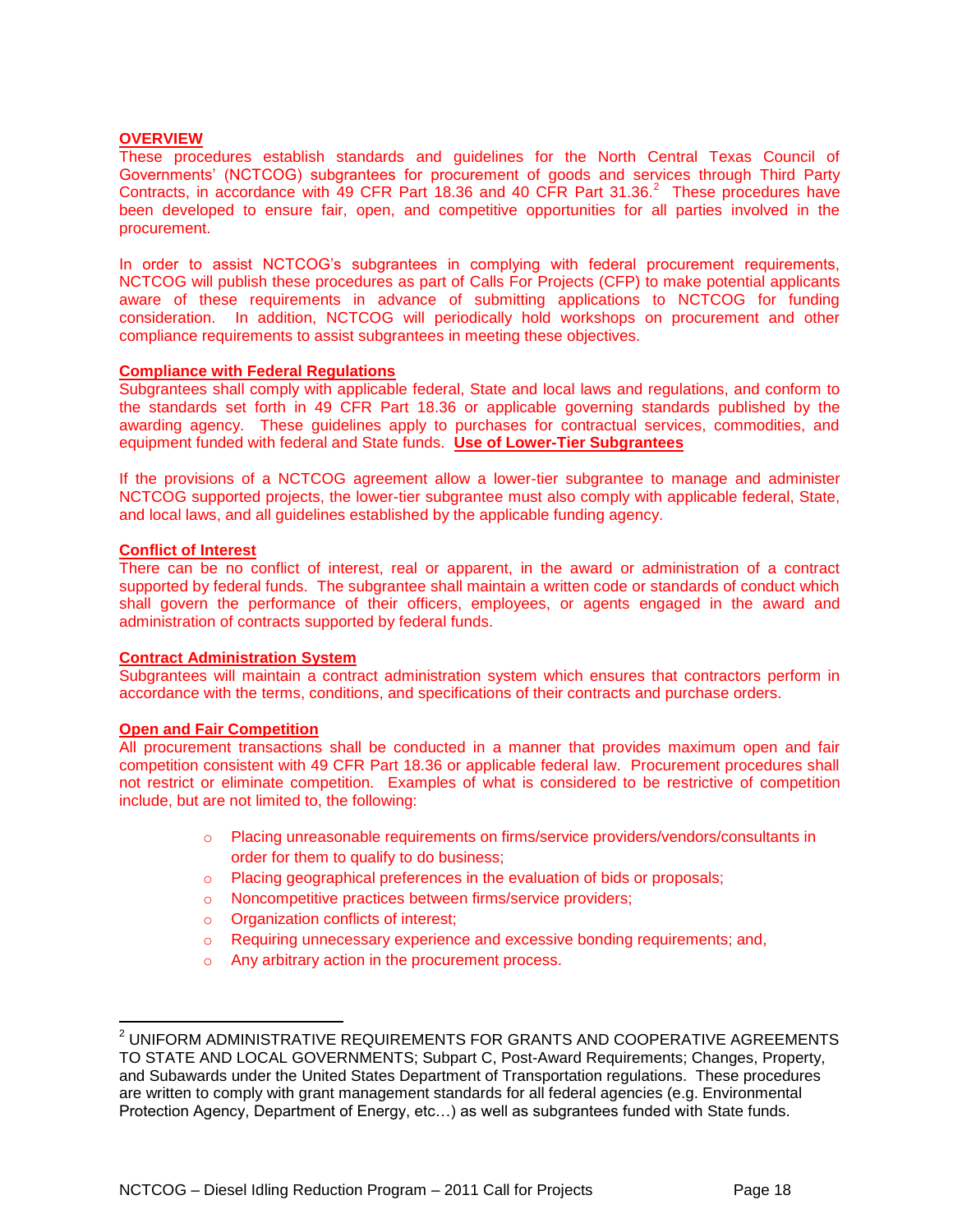#### **Written Procurement Policies**

The subgrantee shall have written procurement procedures and may adopt by reference procedural requirements of 49 CFR Part 18.36 or applicable federal law.

#### **Procurement Guidelines**

NCTCOG, in reviewing subgrantee procurement procedures and policies, will determine consistency with 49 CFR Part 18.36 or the applicable federal law regulating procurement. Stated therein are the governing regulations and implementing guidelines for all procurement activity undertaken with grant funds. Some of those items, with particular applicability to NCTCOG grants, are:

Procurement Standards

- 1. Subgrantees will maintain a contract administration system which ensures that contractors perform in accordance with the terms, conditions, and specifications of their contracts or purchase orders.
- 2. Procedures will allow for analysis of the most economical approach in purchasing, including lease versus purchase alternatives. Each proposed procurement must be reviewed to avoid the purchase of unnecessary or duplicative items.
- 3. Subgrantees will make awards only to responsible contractors possessing the ability to perform successfully under the terms and conditions of a proposed procurement. Consideration will be given to such matters as contractor integrity, compliance with public policy, record of past performance, and financial and technical resources.
- 4. Subgrantees will maintain records sufficient to detail the significant history of procurement.
- 5. These standards do not relieve the subgrantee of any contractual responsibilities under its NCTCOG contracts. The subgrantee is responsible, in accordance with good administrative practice and sound business judgment, for the settlement of all contractual administrative issues arising out of any procurement entered in support of a NCTCOG grant. These include, but are not limited to, source evaluation, protests, disputes, and claims.

#### **Method of Procurement<sup>3</sup>**

All procurement transactions shall be made by one of the following methods:

1. PROCUREMENT BY SMALL PURCHASE PROCEDURES

For procurement of services, supplies, or other property with an aggregate cost of least \$100,000<sup>4</sup>, written price or rate quotations shall be obtained from at least two qualified sources. The aggregate sum of all items being purchased is considered one purchase.

#### **Purchases under \$3,000**

Purchases which do not involve the expenditure of at least \$3,000, exclusive of freight or shipping charges, may be made without advertising or otherwise requesting competitive quotes; provided, however, that nothing contained in this paragraph shall be construed to prohibit any agency or governing authority from establishing procedures which require competitive quotes on purchases under \$3,000.

#### **Purchases under \$100,000**

 $\overline{a}$ 

Purchases which involve the expenditure of at least \$3,000 but not more than \$100,000, exclusive of freight and shipping charges, may be made from the lowest and best vendor without publishing or

 $3$  Explicit federal and State regulations apply to each procurement method. Subgrantees may proceed with procurement activities only after careful study of the regulations reveals all requirements have been met.

 $4$  This purchase threshold is to be utilized for subgrantee procurements with federal funds. Separate thresholds may be permitted or required under state law for state funded grants.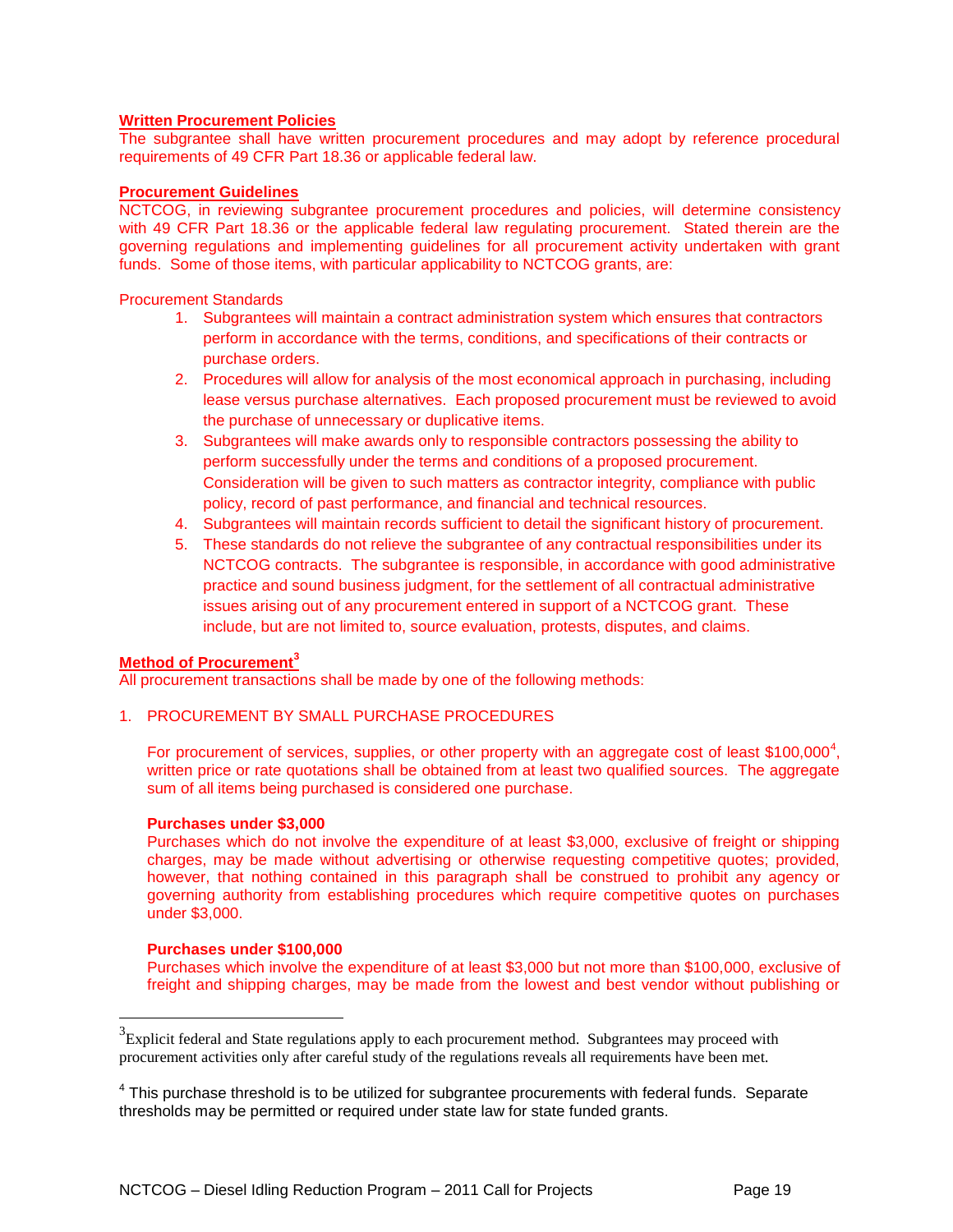posting advertisements for bids, provided at least two competitive written quotes have been obtained. The term "competitive written quotes" means a quote submitted on a quote form furnished by the subgrantee and signed by authorized personnel representing the vendor, or a quote submitted on a vendor's letterhead or quote form signed by authorized personnel representing the vendor. NCTCOG may request copies of quotes to ensure compliance with this provision as a condition of reimbursement.

#### 2. PROCUREMENT BY SEALED BIDS

#### **Purchases over \$100,000**

Public advertisement once each week for two consecutive weeks for competitive sealed bids is required for all purchases which exceed \$100,000. Bids may not be due less than seven working days following the date the last advertisement appears in the public forum.

Purchases which involve expenditure of more than \$100,000, exclusive of freight and shipping charges shall be made from the lowest and best bidder after publicly advertising for competitive sealed bids once each week for two consecutive weeks. The date, as published, for the bid opening, shall not be less than seven working days after the published notice has been completed. The notice shall state the time and place at which bids shall be received; types of supplies, and/or equipment to be purchased, and the contact person. If plans or specifications are not published, notice should state where copies may be obtained. Specifications shall be written so as not to exclude any supplier.

Procurements over \$100,000 by sealed bid must be submitted to NCTCOG for review and approval 30 days prior to initiating the procurement. NCTCOG reserves the right to deny reimbursement upon failure to comply with the approved procurement process or failure to adequately address NCTCOG's comments concerning the proposed procurement process.

#### 3. PROCUREMENT BY COMPETITIVE PROPOSALS

#### **Purchases over \$100,000**

Formally publicize a request for proposals, which normally results in conducting competitive negotiation with more than one source submitting an offer. This method is generally used when conditions are not appropriate for the use of sealed bids. All evaluation factors and their relative importance will be identified. There will be procedures for technical evaluations of the proposal and selection of an awardee. Awards are made to the proposal most advantageous to the program, with price and other factors considered.

Procurements over \$100,000 competitive proposal must be submitted to NCTCOG for review and approval 30 days prior to initiating the procurement. NCTCOG reserves the right to deny reimbursement upon failure to comply with the approved procurement process or failure to adequately address NCTCOG's comments concerning the proposed procurement process.

#### 4. SOLE SOURCE PROCUREMENT

Noncompetitive items are items available from one source only. In connection with the purchase of noncompetitive items only available from one source, a certification of the conditions and circumstances requiring the purchase shall be filed by the subgrantee with the appropriate NCTCOG project manager. Upon receipt by the NCTCOG project manager, the certification will be forwarded to the appropriate NCTCOG personnel for approval of the request.

Only after receiving authorization from NCTCOG is the purchase deemed sole source procurement. All authorizations must be received prior to any procurement transactions. The appropriate NCTCOG personnel may authorize sole source procurement under the conditions defined in State law, provided that the sole source procurement shall be made according to the established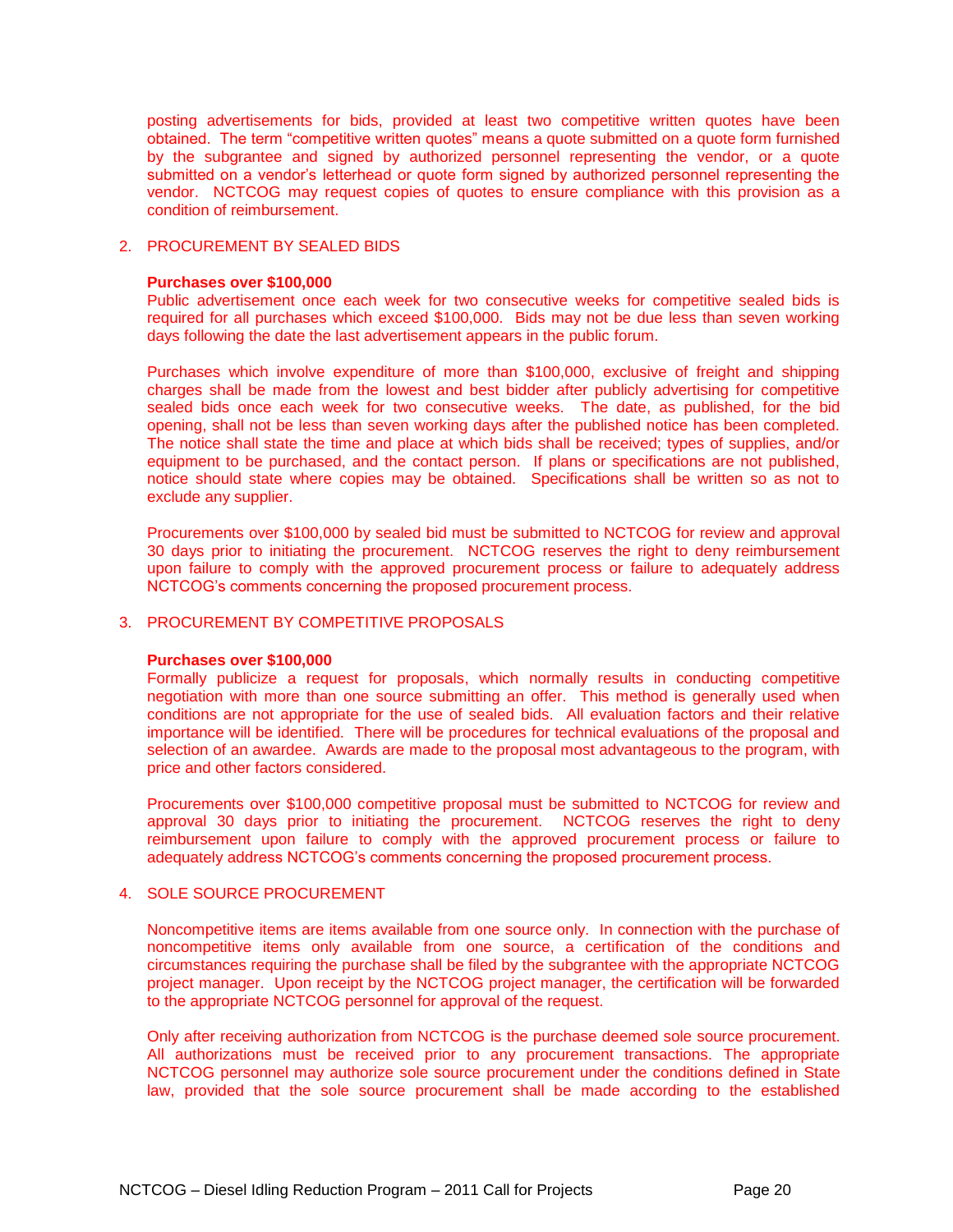purchasing rules and regulations and shall not be made so as to circumvent the competitive purchasing requirements.

#### 5. PURCHASES UNDER GOVERNMENTAL COOPERATIVE PURCHASING PROGRAMS

Public entities that can purchase under State contracts or other governmental cooperative purchasing programs can do so without prior approval or obtaining written quotes. All other purchases must follow the guidelines outlined in the Contracting Procurement Procedures.

#### 6. EMERGENCY PROCUREMENT

NCTCOG may approve an emergency procurement under the conditions defined in federal and State law, provided such emergency procurement shall be made with such competition as is practicable under the circumstances.

#### **Subgrantee Files**

Each subgrantee must maintain adequate files to support any purchases made. A copy of the quotes that were obtained (purchases between \$3,000.00 and \$100,000.00) or a copy of the legal notice must also be on file to support the choice of lowest and/or best bid. The subgrantee must provide adequate justification if the purchase is not awarded to lowest and/or best bidder.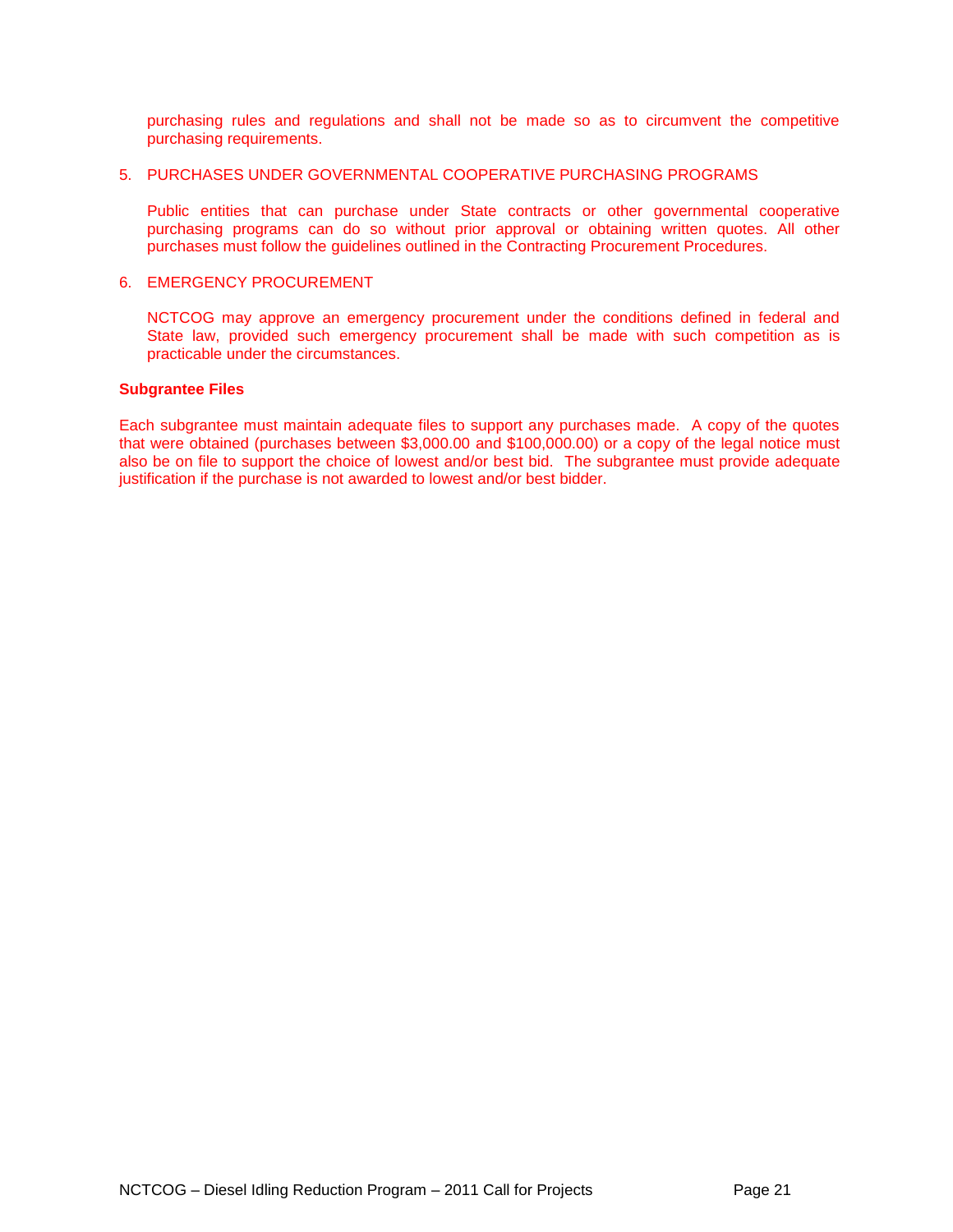# **APPENDIX 2.1: Subgrantee Procurement Review Checklist**

<span id="page-21-0"></span>Grant Name and Number: Subgrantee: Subgrantee Federal Award:

Total Project Cost:

| <b>Procurement Requirements</b>                                                                                                                 | <b>Yes</b> | No |
|-------------------------------------------------------------------------------------------------------------------------------------------------|------------|----|
| Does the subgrantee have a written code of conduct for procurement officials?<br>1.                                                             |            |    |
| Does the subgrantee have a contract administration system in place to ensure<br>2.<br>compliance with procurement procedures?                   |            |    |
| Are the following documents included in the subgrantee's contract administration<br>3.<br>system?                                               |            |    |
| Written Procurement History (including rationale used for<br>a.<br>procurement method,<br>selection process, methodology used to select vendor) |            |    |
| <b>Solicitation Documentation</b><br>b.                                                                                                         |            |    |
| <b>Purchase Order / Contract</b><br>C.                                                                                                          |            |    |
| d.<br>Invoice                                                                                                                                   |            |    |
| <b>Proof of Payment</b><br>e <sub>1</sub>                                                                                                       |            |    |
| NCTCOG Pre-approval (if applicable)                                                                                                             |            |    |

| Item(s) Procured | Purchase | Procurement  |
|------------------|----------|--------------|
|                  | Price    | Method Used* |
|                  |          |              |
|                  |          |              |
|                  |          |              |
|                  |          |              |
|                  |          |              |

List of Procurement Methods:

- 1. Purchases < \$3,000
- 2. Purchases > \$3,000 but < \$100,000
- 3. Purchases > \$100,000 Sealed Bid (Publicly advertised, requires NCTCOG pre-approval)
- 4. Purchases > \$100,000 Competitive Proposal (Publicly advertised, requires NCTCOG preapproval)

\_\_\_\_\_\_\_\_\_\_\_\_\_\_\_\_\_\_\_\_\_\_\_\_\_\_\_\_\_\_\_\_\_\_\_\_\_\_\_\_\_\_\_\_\_\_\_\_\_\_\_\_\_\_\_\_\_\_\_\_\_\_\_\_\_\_\_\_\_\_\_\_\_\_\_\_\_\_\_\_\_\_\_ \_\_\_\_\_\_\_\_\_\_\_\_\_\_\_\_\_\_\_\_\_\_\_\_\_\_\_\_\_\_\_\_\_\_\_\_\_\_\_\_\_\_\_\_\_\_\_\_\_\_\_\_\_\_\_\_\_\_\_\_\_\_\_\_\_\_\_\_\_\_\_\_\_\_\_\_\_\_\_\_\_\_\_ \_\_\_\_\_\_\_\_\_\_\_\_\_\_\_\_\_\_\_\_\_\_\_\_\_\_\_\_\_\_\_\_\_\_\_\_\_\_\_\_\_\_\_\_\_\_\_\_\_\_\_\_\_\_\_\_\_\_\_\_\_\_\_\_\_\_\_\_\_\_\_\_\_\_\_\_\_\_\_\_\_\_\_

- 5. Sole Source (Requires NCTCOG pre-approval)
- 6. Emergency Procurement (Requires NCTCOG pre-approval)
- 7. State Contract
- 8. Other Please Explain

Notes: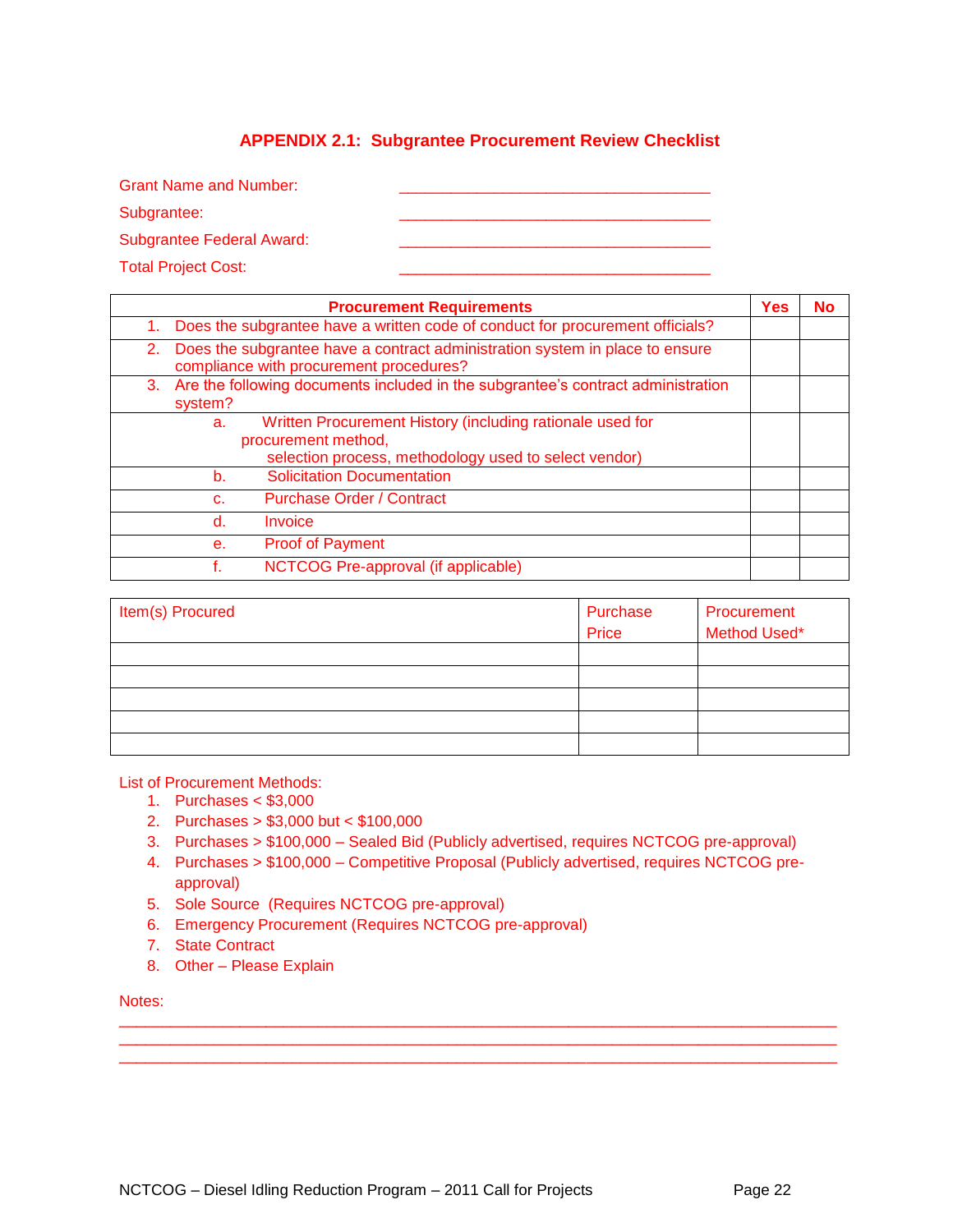# **APPENDIX 2.2: Procurement Requirements of 40 CFR 31.36**

#### **40 CFR 31.36 Procurement**

#### <span id="page-22-0"></span>*(See [http://ecfr.gpoaccess.gov/cgi/t/text/text](http://ecfr.gpoaccess.gov/cgi/t/text/text-idx?c=ecfr&rgn=div5&view=text&node=40:1.0.1.2.29&idno=40#40:1.0.1.2.29.3.15.14)[idx?c=ecfr&rgn=div5&view=text&node=40:1.0.1.2.29&idno=40#40:1.0.1.2.29.3.15.14\)](http://ecfr.gpoaccess.gov/cgi/t/text/text-idx?c=ecfr&rgn=div5&view=text&node=40:1.0.1.2.29&idno=40#40:1.0.1.2.29.3.15.14)*

(a) *States.* When procuring property and services under a grant, a State will follow the same policies and procedures it uses for procurements from its non-federal funds. The State will ensure that every purchase order or other contract includes any clauses required by federal statutes and executive orders and their implementing regulations. Other grantees and subgrantees will follow paragraphs (b) through (i) in this section.

(b) *Procurement standards.* (1) Grantees and subgrantees will use their own procurement procedures which reflect applicable State and local laws and regulations, provided that the procurements conform to applicable federal law, the standards identified in this section, and if applicable, §31.38.

(2) Grantees and subgrantees will maintain a contract administration system which ensures that contractors perform in accordance with the terms, conditions, and specifications of their contracts or purchase orders.

(3) Grantees and subgrantees will maintain a written code of standards of conduct governing the performance of their employees engaged in the award and administration of contracts. No employee, officer or agent of the grantee or subgrantee shall participate in selection, or in the award or administration of a contract supported by federal funds if a conflict of interest, real or apparent, would be involved. Such a conflict would arise when:

(i) The employee, officer or agent,

(ii) Any member of his immediate family,

(iii) His or her partner, or

(iv) An organization which employs, or is about to employ, any of the above, has a financial or other interest in the firm selected for award. The grantee's or subgrantee's officers, employees or agents will neither solicit nor accept gratuities, favors or anything of monetary value from contractors, potential contractors, or parties to subagreements. Grantee and subgrantees may set minimum rules where the financial interest is not substantial or the gift is an unsolicited item of nominal intrinsic value. To the extent permitted by State or local law or regulations, such standards or conduct will provide for penalties, sanctions, or other disciplinary actions for violations of such standards by the grantee's and subgrantee's officers, employees, or agents, or by contractors or their agents. The awarding agency may in regulation provide additional prohibitions relative to real, apparent, or potential conflicts of interest.

(4) Grantee and subgrantee procedures will provide for a review of proposed procurements to avoid purchase of unnecessary or duplicative items. Consideration should be given to consolidating or breaking out procurements to obtain a more economical purchase. Where appropriate, an analysis will be made of lease versus purchase alternatives, and any other appropriate analysis to determine the most economical approach.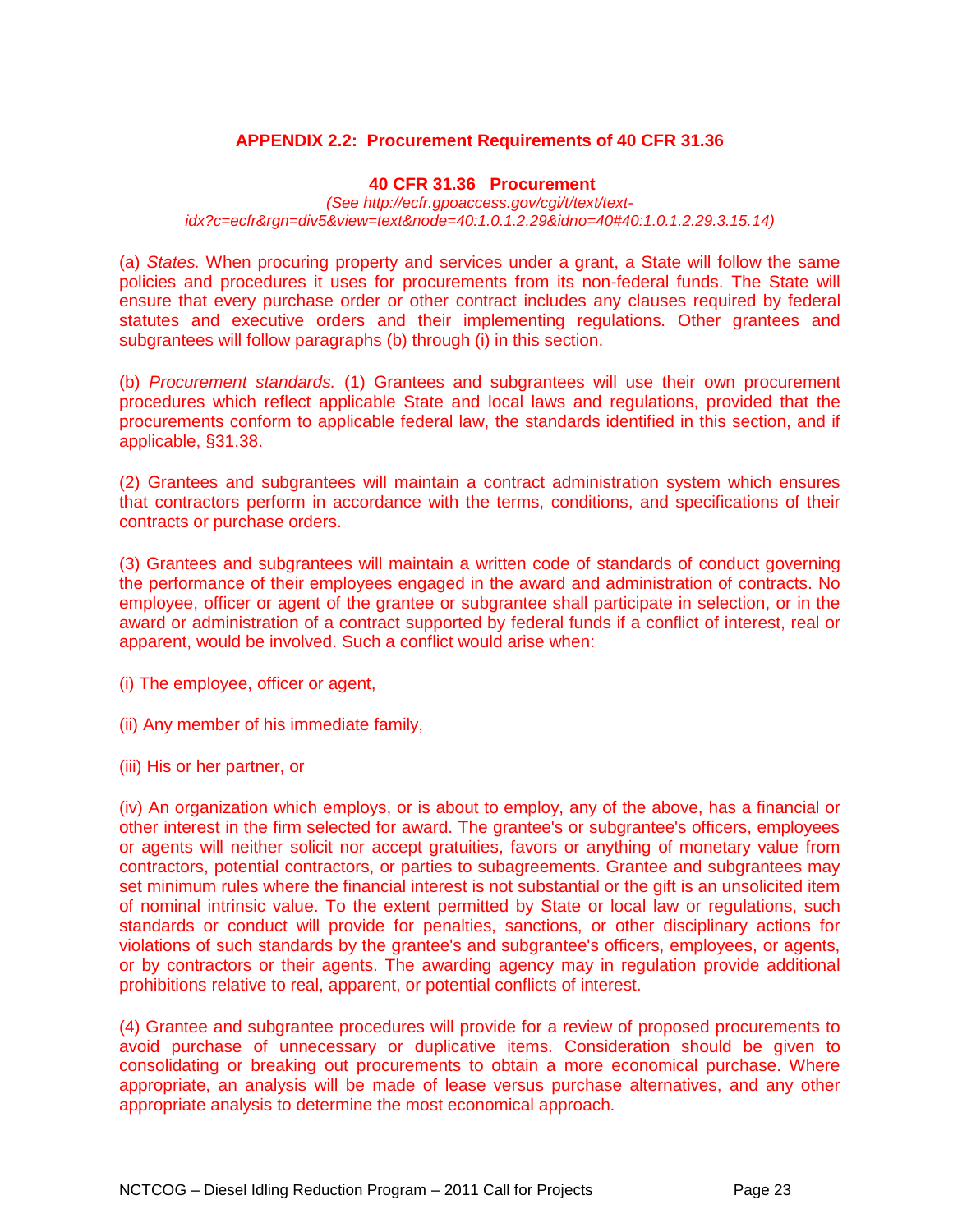(5) To foster greater economy and efficiency, grantees and subgrantees are encouraged to enter into State and local intergovernmental agreements for procurement or use of common goods and services.

(6) Grantees and subgrantees are encouraged to use federal excess and surplus property in lieu of purchasing new equipment and property whenever such use is feasible and reduces project costs.

(7) Grantees and subgrantees are encouraged to use value engineering clauses in contracts for construction projects of sufficient size to offer reasonable opportunities for cost reductions. Value engineering is a systematic and creative anaylsis of each contract item or task to ensure that its essential function is provided at the overall lower cost.

(8) Grantees and subgrantees will make awards only to responsible contractors possessing the ability to perform successfully under the terms and conditions of a proposed procurement. Consideration will be given to such matters as contractor integrity, compliance with public policy, record of past performance, and financial and technical resources.

(9) Grantees and subgrantees will maintain records sufficient to detail the significant history of a procurement. These records will include, but are not necessarily limited to the following: rationale for the method of procurement, selection of contract type, contractor selection or rejection, and the basis for the contract price.

(10) Grantees and subgrantees will use time and material type contracts only—

(i) After a determination that no other contract is suitable, and

(ii) If the contract includes a ceiling price that the contractor exceeds at its own risk.

(11) Grantees and subgrantees alone will be responsible, in accordance with good administrative practice and sound business judgment, for the settlement of all contractual and administrative issues arising out of procurements. These issues include, but are not limited to source evaluation, protests, disputes, and claims. These standards do not relieve the grantee or subgrantee of any contractual responsibilities under its contracts. Federal agencies will not substitute their judgment for that of the grantee or subgrantee unless the matter is primarily a federal concern. Violations of law will be referred to the local, State, or federal authority having proper jurisdiction.

(12) Grantees and subgrantees will have protest procedures to handle and resolve disputes relating to their procurements and shall in all instances disclose information regarding the protest to the awarding agency. A protestor must exhaust all administrative remedies with the grantee and subgrantee before pursuing a protest with the federal agency. Reviews of protests by the federal agency will be limited to:

(i) Violations of federal law or regulations and the standards of this section (violations of State or local law will be under the jurisdiction of State or local authorities) and

(ii) Violations of the grantee's or subgrantee's protest procedures for failure to review a complaint or protest. Protests received by the federal agency other than those specified above will be referred to the grantee or subgrantee.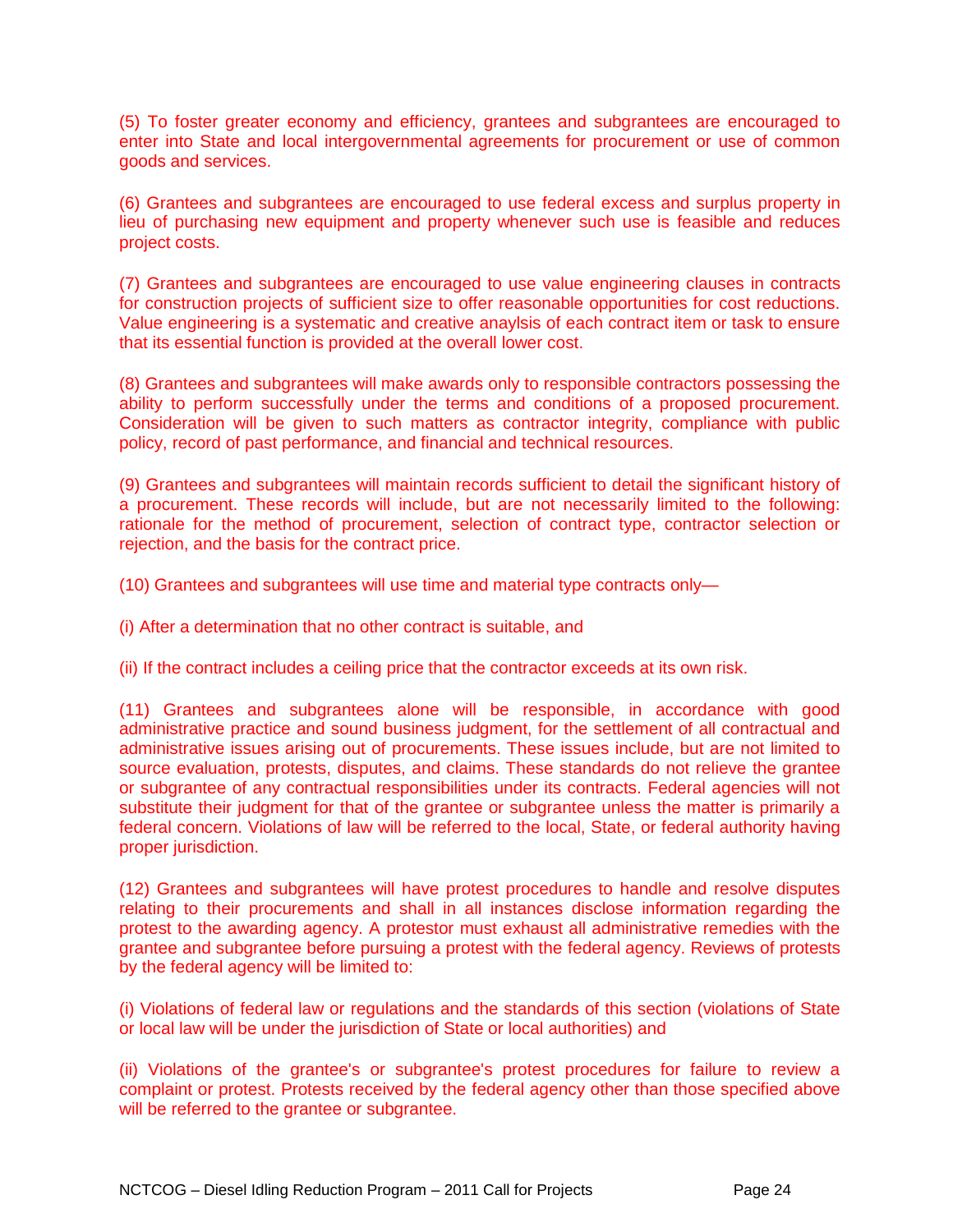(c) *Competition.* (1) All procurement transactions will be conducted in a manner providing full and open competition consistent with the standards of §31.36. Some of the situations considered to be restrictive of competition include but are not limited to:

(i) Placing unreasonable requirements on firms in order for them to qualify to do business,

(ii) Requiring unnecessary experience and excessive bonding,

(iii) Noncompetitive pricing practices between firms or between affiliated companies,

(iv) Noncompetitive awards to consultants that are on retainer contracts,

(v) Organizational conflicts of interest,

(vi) Specifying only a "brand name" product instead of allowing "an equal" product to be offered and describing the performance of other relevant requirements of the procurement, and

(vii) Any arbitrary action in the procurement process.

(2) Grantees and subgrantees will conduct procurements in a manner that prohibits the use of statutorily or administratively imposed in-State or local geographical preferences in the evaluation of bids or proposals, except in those cases where applicable federal statutes expressly mandate or encourage geographic preference. Nothing in this section preempts State licensing laws. When contracting for architectural and engineering (A/E) services, geographic location may be a selection criteria provided its application leaves an appropriate number of qualified firms, given the nature and size of the project, to compete for the contract.

(3) Grantees will have written selection procedures for procurement transactions. These procedures will ensure that all solicitations:

(i) Incorporate a clear and accurate description of the technical requirements for the material, product, or service to be procured. Such description shall not, in competitive procurements, contain features which unduly restrict competition. The description may include a statement of the qualitative nature of the material, product or service to be procured, and when necessary, shall set forth those minimum essential characteristics and standards to which it must conform if it is to satisfy its intended use. Detailed product specifications should be avoided if at all possible. When it is impractical or uneconomical to make a clear and accurate description of the technical requirements, a "brand name or equal" description may be used as a means to define the performance or other salient requirements of a procurement. The specific features of the named brand which must be met by offerors shall be clearly stated; and

(ii) Identify all requirements which the offerors must fulfill and all other factors to be used in evaluating bids or proposals.

(4) Grantees and subgrantees will ensure that all prequalified lists of persons, firms, or products which are used in acquiring goods and services are current and include enough qualified sources to ensure maximum open and free competition. Also, grantees and subgrantees will not preclude potential bidders from qualifying during the solicitation period.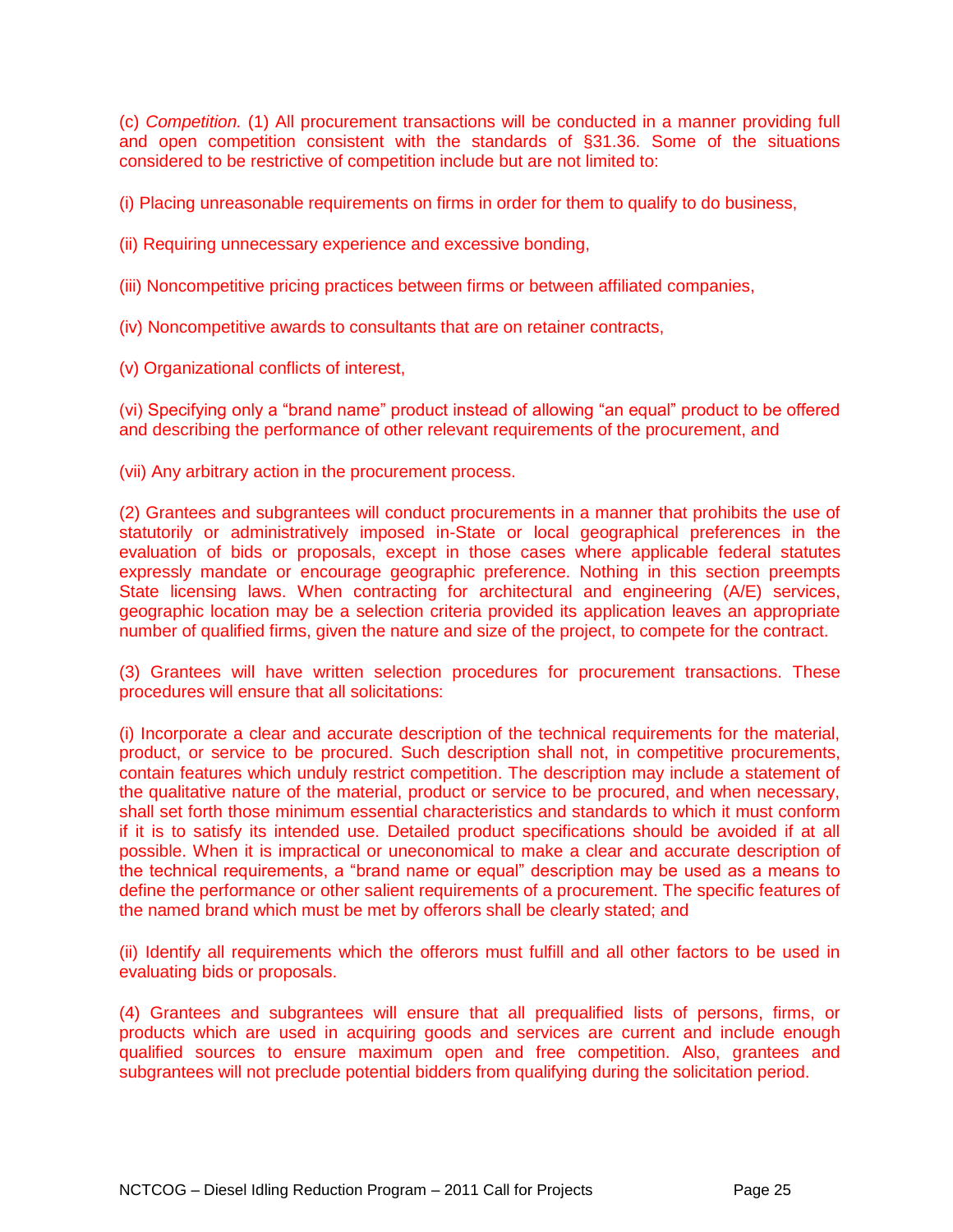(5) Construction grants awarded under Title II of the Clean Water Act are subject to the following "Buy American" requirements in paragraphs (c)(5) (i)–(iii) of this section. Section 215 of the Clean Water Act requires that contractors give preference to the use of domestic material in the construction of EPA-funded treatment works.

(i) Contractors must use domestic construction materials in preference to nondomestic material if it is priced no more than 6 percent higher than the bid or offered price of the nondomestic material, including all costs of delivery to the construction site and any applicable duty, whether or not assessed. The grantee will normally base the computations on prices and costs in effect on the date of opening bids or proposals.

(ii) The award official may waive the Buy American provision based on factors the award official considers relevant, including:

- (A) Such use is not in the public interest;
- (B) The cost is unreasonable;

(C) The Agency's available resources are not sufficient to implement the provision, subject to the Deputy Administrator's concurrence;

(D) The articles, materials or supplies of the class or kind to be used or the articles, materials or supplies from which they are manufactured are not mined, produced or manufactured in the United States in sufficient and reasonably available commerical quantities or satisfactory quality for the particular project; or

(E) Application of this provision is contrary to multilateral government procurement agreements, subject to the Deputy Administrator's concurrence.

(iii) All bidding documents, subagreements, and, if appropriate, requests for proposals must contain the following "Buy American" provision: In accordance with section 215 of the Clean Water Act (33 U.S.C. 1251 *et seq.* ) and implementing EPA regulations, the contractor agrees that preference will be given to domestic construction materials by the contractor, subcontractors, materialmen and suppliers in the performance of this subagreement.

(d) *Methods of procurement to be followed—* (1) *Procurement by small purchase procedures.*  Small purchase procedures are those relatively simple and informal procurement methods for securing services, supplies, or other property that do not cost more than the simplified acquisition threshold fixed at 41 U.S.C. 403(11) (currently set at \$100,000). If small purchase procedures are used, price or rate quotations shall be obtained from an adequate number of qualified sources.

(2) Procurement by *sealed bids* (formal advertising). Bids are publicly solicited and a firm-fixedprice contract (lump sum or unit price) is awarded to the responsible bidder whose bid, conforming with all the material terms and conditions of the invitation for bids, is the lowest in price. The sealed bid method is the preferred method for procuring construction, if the conditions in 31.36(d)(2)(i) apply.

(i) In order for sealed bidding to be feasible, the following conditions should be present: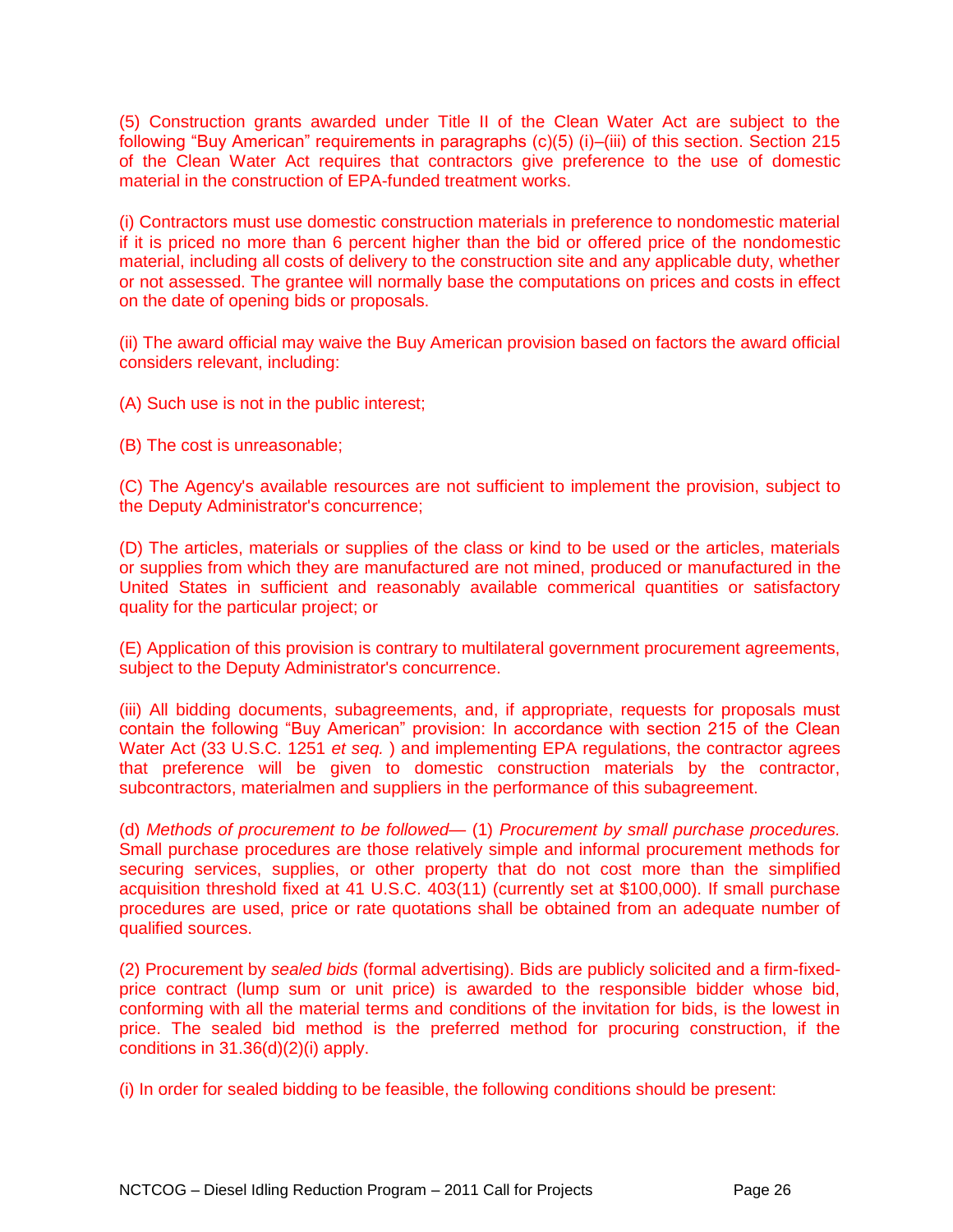(A) A complete, adequate, and realistic specification or purchase description is available;

(B) Two or more responsible bidders are willing and able to compete effectively and for the business; and

(C) The procurement lends itself to a firm fixed price contract and the selection of the successful bidder can be made principally on the basis of price.

(ii) If sealed bids are used, the following requirements apply:

(A) The invitation for bids will be publicly advertised and bids shall be solicited from an adequate number of known suppliers, providing them sufficient time prior to the date set for opening the bids;

(B) The invitation for bids, which will include any specifications and pertinent attachments, shall define the items or services in order for the bidder to properly respond;

(C) All bids will be publicly opened at the time and place prescribed in the invitation for bids;

(D) A firm fixed-price contract award will be made in writing to the lowest responsive and responsible bidder. Where specified in bidding documents, factors such as discounts, transportation cost, and life cycle costs shall be considered in determining which bid is lowest. Payment discounts will only be used to determine the low bid when prior experience indicates that such discounts are usually taken advantage of; and

(E) Any or all bids may be rejected if there is a sound documented reason.

(3) Procurement by *competitive proposals.* The technique of competitive proposals is normally conducted with more than one source submitting an offer, and either a fixed-price or costreimbursement type contract is awarded. It is generally used when conditions are not appropriate for the use of sealed bids. If this method is used, the following requirements apply:

(i) Requests for proposals will be publicized and identify all evaluation factors and their relative importance. Any response to publicized requests for proposals shall be honored to the maximum extent practical;

(ii) Proposals will be solicited from an adequate number of qualified sources;

(iii) Grantees and subgrantees will have a method for conducting technical evaluations of the proposals received and for selecting awardees;

(iv) Awards will be made to the responsible firm whose proposal is most advantageous to the program, with price and other factors considered; and

(v) Grantees and subgrantees may use competitive proposal procedures for qualificationsbased procurement of architectural/engineering (A/E) professional services whereby competitors' qualifications are evaluated and the most qualified competitor is selected, subject to negotiation of fair and reasonable compensation. The method, where price is not used as a selection factor, can only be used in procurement of A/E professional services. It cannot be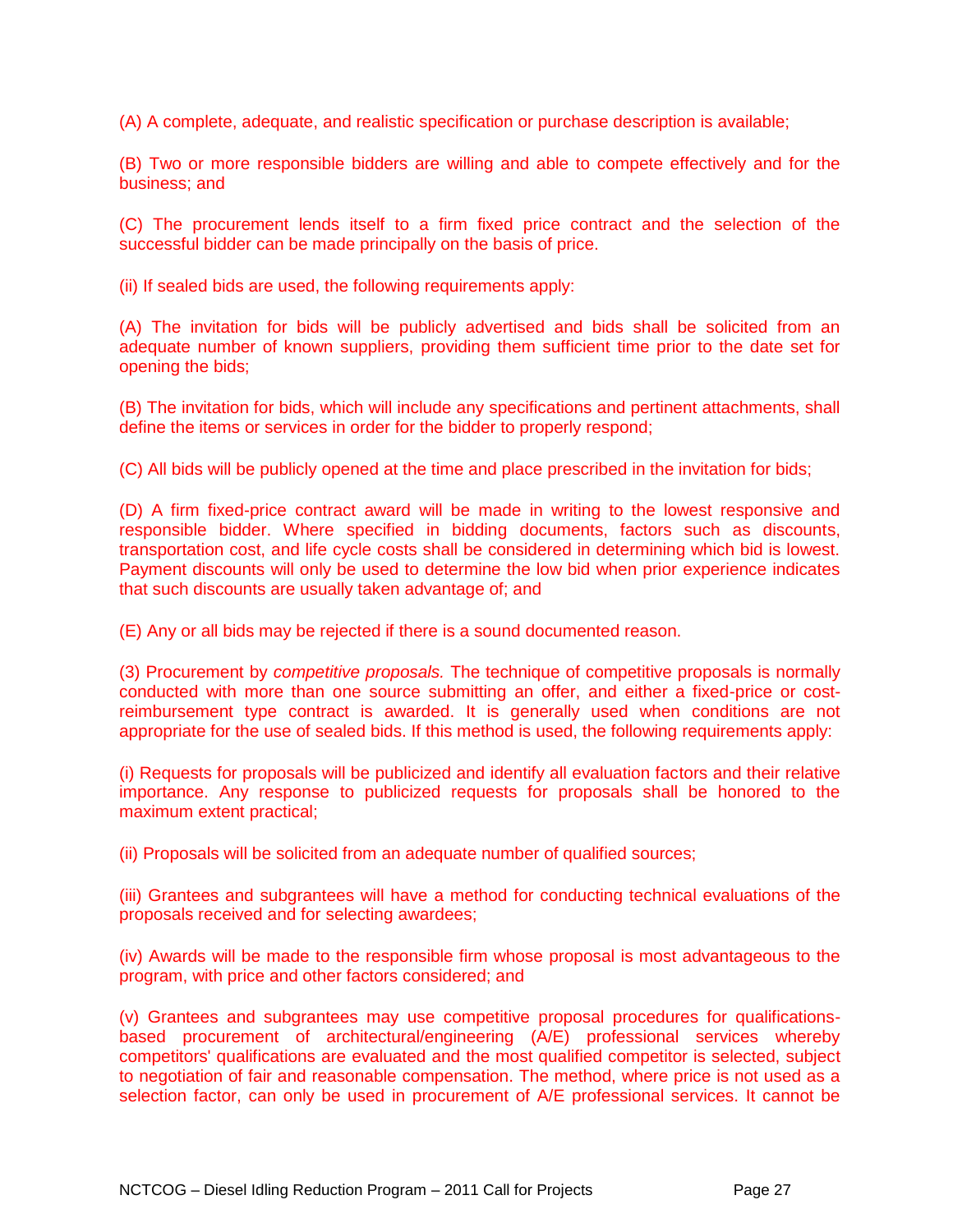used to purchase other types of services though A/E firms are a potential source to perform the proposed effort.

(4) Procurement by *noncompetitive proposals* is procurement through solicitation of a proposal from only one source, or after solicitation of a number of sources, competition is determined inadequate.

(i) Procurement by noncompetitive proposals may be used only when the award of a contract is infeasible under small purchase procedures, sealed bids or competitive proposals and one of the following circumstances applies:

(A) The item is available only from a single source;

(B) The public exigency or emergency for the requirement will not permit a delay resulting from competitive solicitation;

(C) The awarding agency authorizes noncompetitive proposals; or

(D) After solicitation of a number of sources, competition is determined inadequate.

(ii) Cost analysis, i.e., verifying the proposed cost data, the projections of the data, and the evaluation of the specific elements of costs and profits, is required.

(iii) Grantees and subgrantees may be required to submit the proposed procurement to the awarding agency for pre-award review in accordance with paragraph (g) of this section.

(e) [Reserved]

(f) *Contract cost and price.* (1) Grantees and subgrantees must perform a cost or price analysis in connection with every procurement action including contract modifications. The method and degree of analysis is dependent on the facts surrounding the particular procurement situation, but as a starting point, grantees must make independent estimates before receiving bids or proposals. A cost analysis must be performed when the offeror is required to submit the elements of his estimated cost, e.g., under professional, consulting, and architectural engineering services contracts. A cost analysis will be necessary when adequate price competition is lacking, and for sole source procurements, including contract modifications or change orders, unless price resonableness can be established on the basis of a catalog or market price of a commercial product sold in substantial quantities to the general public or based on prices set by law or regulation. A price analysis will be used in all other instances to determine the reasonableness of the proposed contract price.

(2) Grantees and subgrantees will negotiate profit as a separate element of the price for each contract in which there is no price competition and in all cases where cost analysis is performed. To establish a fair and reasonable profit, consideration will be given to the complexity of the work to be performed, the risk borne by the contractor, the contractor's investment, the amount of subcontracting, the quality of its record of past performance, and industry profit rates in the surrounding geographical area for similar work.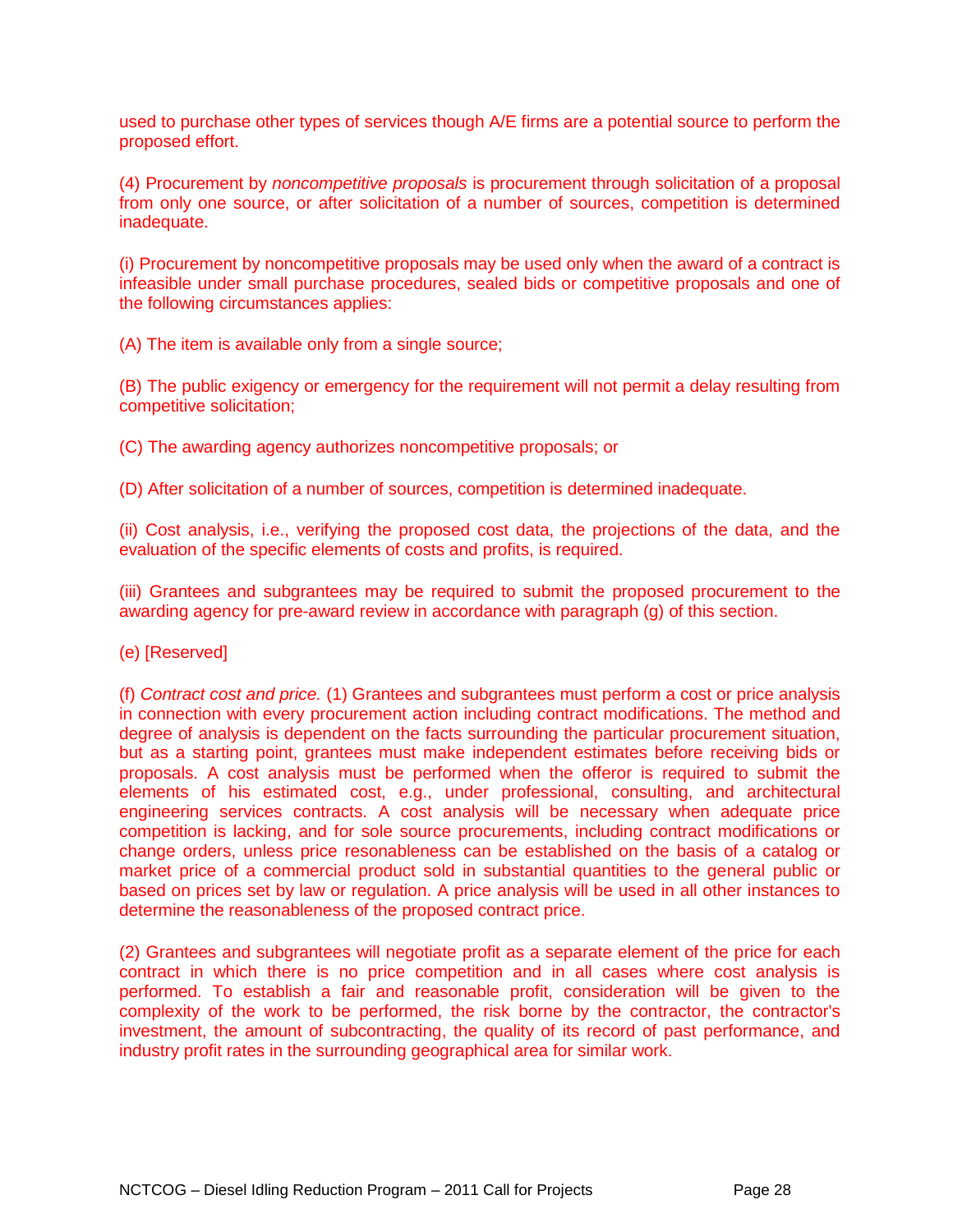(3) Costs or prices based on estimated costs for contracts under grants will be allowable only to the extent that costs incurred or cost estimates included in negotiated prices are consistent with federal cost principles (see §31.22). Grantees may reference their own cost principles that comply with the applicable federal cost principles.

(4) The cost plus a percentage of cost and percentage of construction cost methods of contracting shall not be used.

(g) *Awarding agency review.* (1) Grantees and subgrantees must make available, upon request of the awarding agency, technical specifications on proposed procurements where the awarding agency believes such review is needed to ensure that the item and/or service specified is the one being proposed for purchase. This review generally will take place prior to the time the specification is incorporated into a solicitation document. However, if the grantee or subgrantee desires to have the review accomplished after a solicitation has been developed, the awarding agency may still review the specifications, with such review usually limited to the technical aspects of the proposed purchase.

(2) Grantees and subgrantees must on request make available for awarding agency pre-award review procurement documents, such as requests for proposals or invitations for bids, independent cost estimates, etc. when:

(i) A grantee's or subgrantee's procurement procedures or operation fails to comply with the procurement standards in this section; or

(ii) The procurement is expected to exceed the simplified acquisition threshold and is to be awarded without competition or only one bid or offer is received in response to a solicitation; or

(iii) The procurement, which is expected to exceed the simplified acquisition threshold, specifies a "brand name" product; or

(iv) The proposed award is more than the simplified acquisition threshold and is to be awarded to other than the apparent low bidder under a sealed bid procurement; or

(v) A proposed contract modification changes the scope of a contract or increases the contract amount by more than the simplified acquisition threshold.

(3) A grantee or subgrantee will be exempt from the pre-award review in paragraph (g)(2) of this section if the awarding agency determines that its procurement systems comply with the standards of this section.

(i) A grantee or subgrantee may request that its procurement system be reviewed by the awarding agency to determine whether its system meets these standards in order for its system to be certified. Generally, these reviews shall occur where there is a continuous highdollar funding, and third-party contracts are awarded on a regular basis.

(ii) A grantee or subgrantee may self-certify its procurement system. Such self-certification shall not limit the awarding agency's right to survey the system. Under a self-certification procedure, awarding agencies may wish to rely on written assurances from the grantee or subgrantee that it is complying with these standards. A grantee or subgrantee will cite specific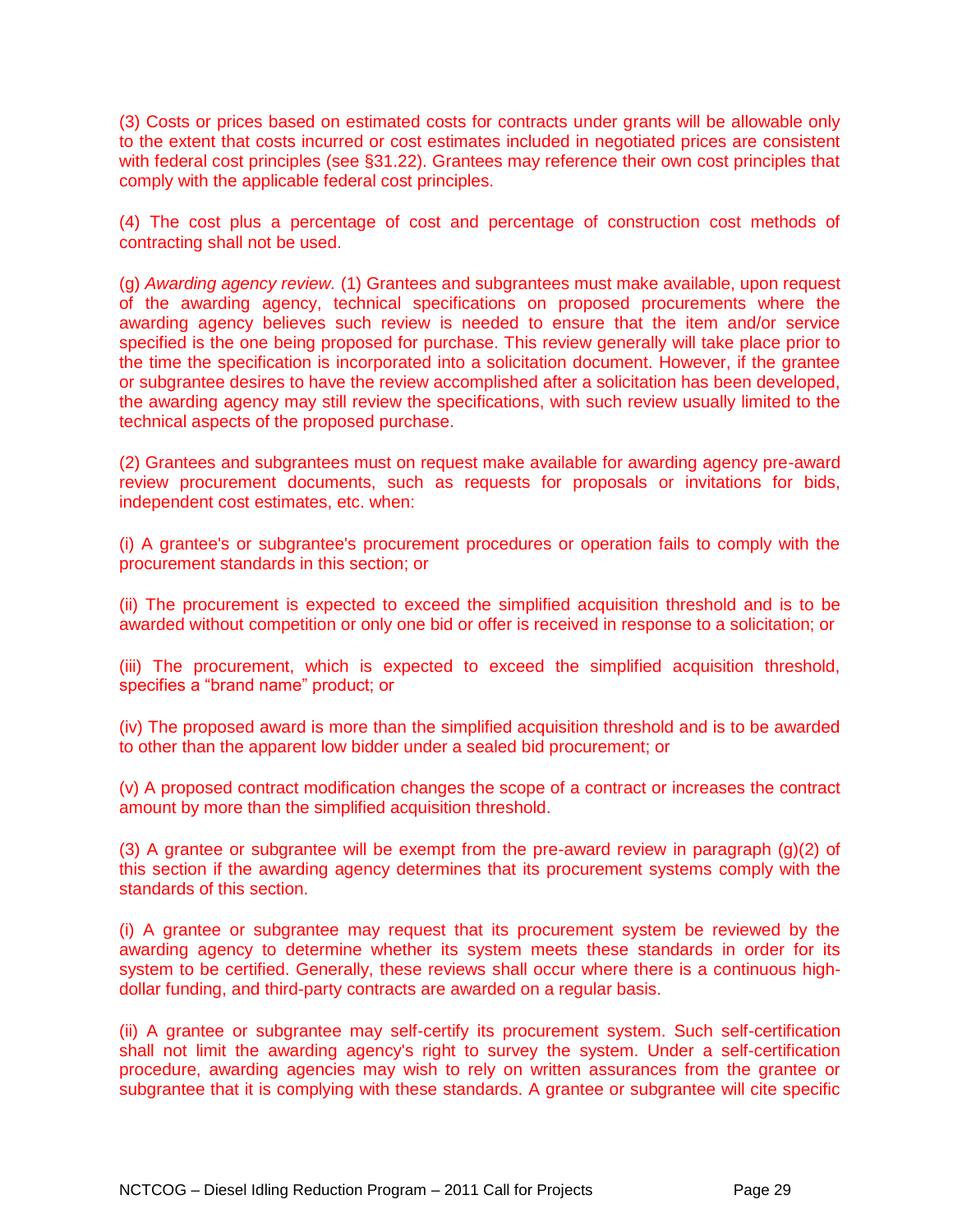procedures, regulations, standards, etc., as being in compliance with these requirements and have its system available for review.

(h) *Bonding requirements.* For construction or facility improvement contracts or subcontracts exceeding the simplified acquisition threshold, the awarding agency may accept the bonding policy and requirements of the grantee or subgrantee provided the awarding agency has made a determination that the awarding agency's interest is adequately protected. If such a determination has not been made, the minimum requirements shall be as follows:

(1) *A bid guarantee from each bidder equivalent to five percent of the bid price.* The "bid guarantee‖ shall consist of a firm commitment such as a bid bond, certified check, or other negotiable instrument accompanying a bid as assurance that the bidder will, upon acceptance of his bid, execute such contractual documents as may be required within the time specified.

(2) *A performance bond on the part of the contractor for 100 percent of the contract price.* A "performance bond" is one executed in connection with a contract to secure fulfillment of all the contractor's obligations under such contract.

(3) *A payment bond on the part of the contractor for 100 percent of the contract price.* A ―payment bond‖ is one executed in connection with a contract to assure payment as required by law of all persons supplying labor and material in the execution of the work provided for in the contract.

(i) *Contract provisions.* A grantee's and subgrantee's contracts must contain provisions in paragraph (i) of this section. Federal agencies are permitted to require changes, remedies, changed conditions, access and records retention, suspension of work, and other clauses approved by the Office of Federal Procurement Policy.

(1) Administrative, contractual, or legal remedies in instances where contractors violate or breach contract terms, and provide for such sanctions and penalties as may be appropriate. (Contracts more than the simplified acquisition threshold)

(2) Termination for cause and for convenience by the grantee or subgrantee including the manner by which it will be effected and the basis for settlement. (All contracts in excess of \$10,000)

(3) Compliance with Executive Order 11246 of September 24, 1965, entitled "Equal Employment Opportunity," as amended by Executive Order 11375 of October 13, 1967, and as supplemented in Department of Labor regulations (41 CFR chapter 60). (All construction contracts awarded in excess of \$10,000 by grantees and their contractors or subgrantees)

(4) Compliance with the Copeland "Anti-Kickback" Act (18 U.S.C. 874) as supplemented in Department of Labor regulations (29 CFR part 3). (All contracts and subgrants for construction or repair)

(5) Compliance with the Davis-Bacon Act (40 U.S.C. 276a to 276a–7) as supplemented by Department of Labor regulations (29 CFR part 5). (Construction contracts in excess of \$2000 awarded by grantees and subgrantees when required by federal grant program legislation)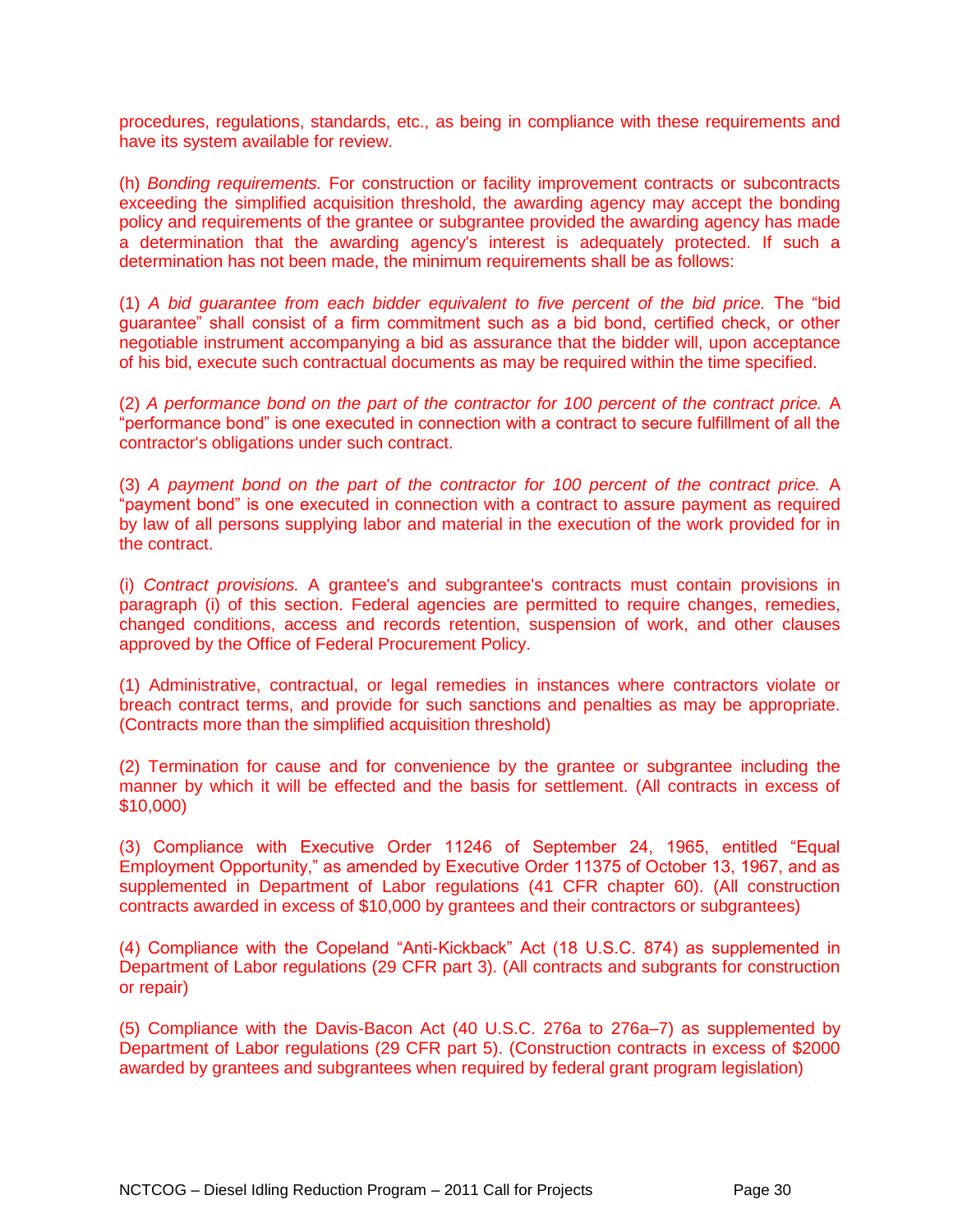(6) Compliance with Sections 103 and 107 of the Contract Work Hours and Safety Standards Act (40 U.S.C. 327–330) as supplemented by Department of Labor regulations (29 CFR part 5). (Construction contracts awarded by grantees and subgrantees in excess of \$2000, and in excess of \$2500 for other contracts which involve the employment of mechanics or laborers)

(7) Notice of awarding agency requirements and regulations pertaining to reporting.

(8) Notice of awarding agency requirements and regulations pertaining to patent rights with respect to any discovery or invention which arises or is developed in the course of or under such contract.

(9) Awarding agency requirements and regulations pertaining to copyrights and rights in data.

(10) Access by the grantee, the subgrantee, the federal grantor agency, the Comptroller General of the United States, or any of their duly authorized representatives to any books, documents, papers, and records of the contractor which are directly pertinent to that specific contract for the purpose of making audit, examination, excerpts, and transcriptions.

(11) Retention of all required records for three years after grantees or subgrantees make final payments and all other pending matters are closed.

(12) Compliance with all applicable standards, orders, or requirements issued under section 306 of the Clean Air Act (42 U.S.C. 1857(h)), section 508 of the Clean Water Act (33 U.S.C. 1368), Executive Order 11738, and Environmental Protection Agency regulations (40 CFR part 15). (Contracts, subcontracts, and subgrants of amounts in excess of \$100,000)

(13) Mandatory standards and policies relating to energy efficiency which are contained in the State energy conservation plan issued in compliance with the Energy Policy and Conservation Act (Pub. L. 94–163, 89 Stat. 871).

(j) *Payment to consultants.* (1) EPA will limit its participation in the salary rate (excluding overhead) paid to individual consultants retained by grantees or by a grantee's contractors or subcontractors to the maximum daily rate for a GS–18. (Grantees may, however, pay consultants more than this amount). This limitation applies to consultation services of designated individuals with specialized skills who are paid at a daily or hourly rate. This rate does not include transportation and subsistence costs for travel performed; grantees will pay these in accordance with their normal travel reimbursement practices. (Pub. L. 99–591).

(2) Subagreements with firms for services which are awarded using the procurement requirements in this part are not affected by this limitation.

(k) *Use of the same architect or engineer during construction.* (1) If the grantee is satisfied with the qualifications and performance of the architect or engineer who provided any or all of the facilities planning or design services for a waste-water treatment works project and wishes to retain that firm or individual during construction of the project, it may do so without further public notice and evaluation of qualifications, provided:

(i) The grantee received a facilities planning (Step 1) or design grant (Step 2), and selected the architect or engineer in accordance with EPA's procurement regulations in effect when EPA awarded the grant; or